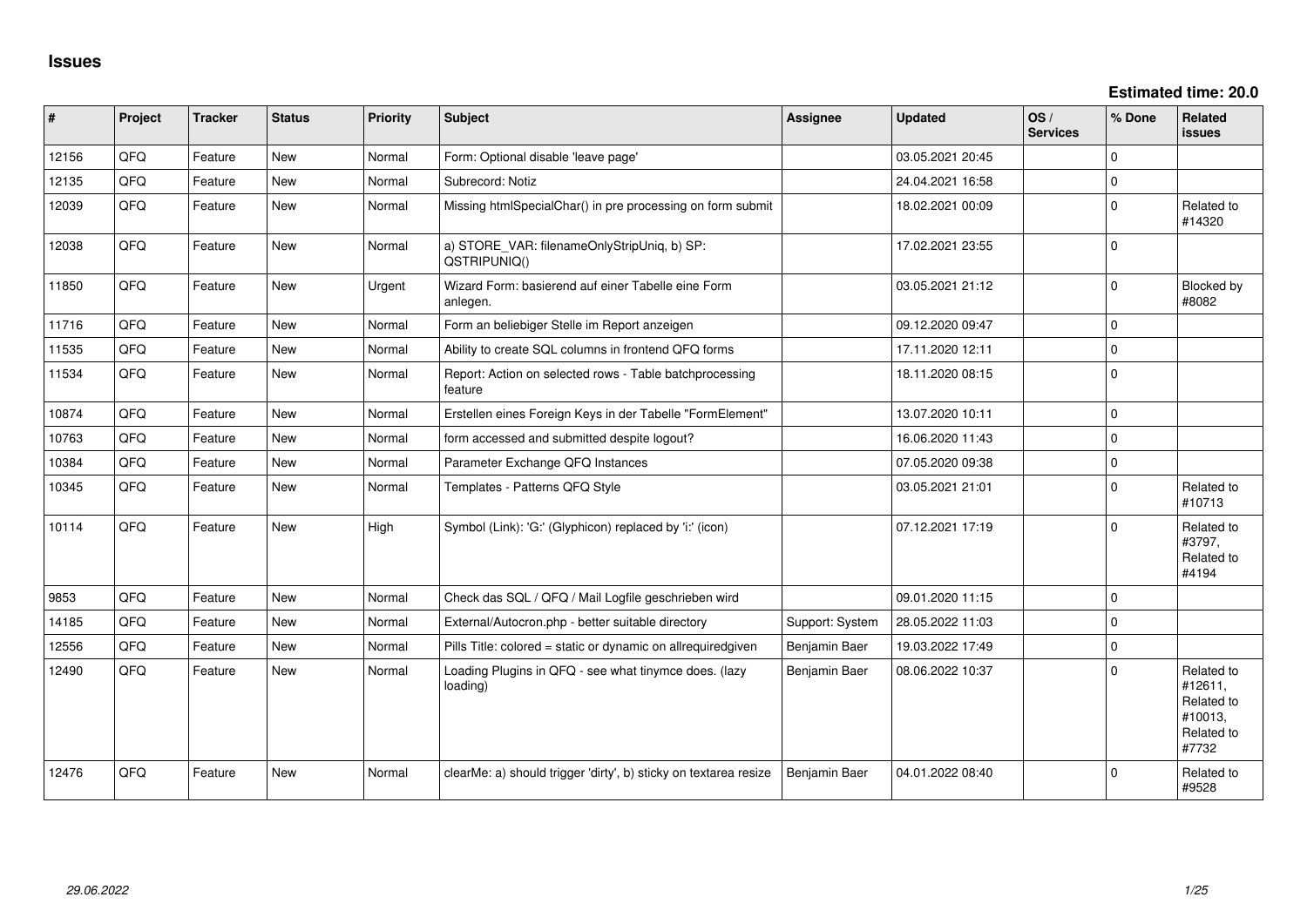| #     | Project | <b>Tracker</b> | <b>Status</b> | <b>Priority</b> | Subject                                                                                                                                              | <b>Assignee</b>     | <b>Updated</b>   | OS/<br><b>Services</b> | % Done      | Related<br>issues                                                      |
|-------|---------|----------------|---------------|-----------------|------------------------------------------------------------------------------------------------------------------------------------------------------|---------------------|------------------|------------------------|-------------|------------------------------------------------------------------------|
| 14187 | QFQ     | Feature        | New           | High            | qfq.log: show current URL                                                                                                                            | Carsten Rose        | 28.05.2022 11:02 |                        | $\Omega$    | Related to<br>#13933,<br>Related to<br>#12532,<br>Related to<br>#11893 |
| 14090 | QFQ     | Feature        | New           | Normal          | Nützliche _script funktionen                                                                                                                         | <b>Carsten Rose</b> | 28.05.2022 11:03 |                        | $\mathbf 0$ |                                                                        |
| 13843 | QFQ     | Feature        | New           | Normal          | Create JWT via QFQ                                                                                                                                   | Carsten Rose        | 19.03.2022 17:42 |                        | 0           |                                                                        |
| 13841 | QFQ     | Feature        | New           | Normal          | Create PDF via iText - evaluate                                                                                                                      | Carsten Rose        | 19.03.2022 17:42 |                        | $\Omega$    |                                                                        |
| 13700 | QFQ     | Feature        | New           | Normal          | Redesign gfg.io Seite                                                                                                                                | Carsten Rose        | 19.03.2022 17:43 |                        | 0           |                                                                        |
| 13467 | QFQ     | Feature        | New           | Normal          | ChangeLog Generator                                                                                                                                  | Carsten Rose        | 19.03.2022 17:46 |                        | $\mathbf 0$ | Related to<br>#11460                                                   |
| 13354 | QFQ     | Feature        | New           | Normal          | Using Websocket in QFQ                                                                                                                               | Carsten Rose        | 10.11.2021 15:47 |                        | $\Omega$    |                                                                        |
| 12679 | QFQ     | Feature        | New           | Normal          | tablesorter: custom column width                                                                                                                     | Carsten Rose        | 16.06.2021 11:10 |                        | $\mathbf 0$ |                                                                        |
| 12664 | QFQ     | Feature        | New           | Normal          | TinyMCE: report/remove malicous HTML/JS Code                                                                                                         | Carsten Rose        | 19.03.2022 17:47 |                        | $\mathbf 0$ | Related to<br>#14320                                                   |
| 12632 | QFQ     | Feature        | New           | Normal          | TinyMCE: Prepare CSS classes for images                                                                                                              | Carsten Rose        | 04.06.2021 14:35 |                        | 100         | Blocked by<br>#12186                                                   |
| 12603 | QFQ     | Feature        | New           | Normal          | Dropdown (Select), Radio, checkbox:<br>itemListAlways={{!SELECT key, value}}                                                                         | Carsten Rose        | 19.03.2022 17:47 |                        | $\mathbf 0$ |                                                                        |
| 12544 | QFQ     | Feature        | New           | High            | a) ' AS _link' new also as ' AS _format', b) sortierung via   Carsten Rose<br>'display: none;', c) '_format' benoeitgt nicht zwingend<br>u/U/p/m/z/d |                     | 14.12.2021 16:03 |                        | $\mathbf 0$ |                                                                        |
| 12532 | QFQ     | Feature        | New           | High            | SIP-Parameter bei Seitenaufruf in Browser-Console<br>anzeigen                                                                                        | Carsten Rose        | 07.12.2021 17:19 |                        | $\Omega$    | Related to<br>#11893,<br>Related to<br>#14187                          |
| 12480 | QFQ     | Feature        | New           | Normal          | If QFQ upgrade is running, block further request                                                                                                     | <b>Carsten Rose</b> | 03.05.2021 20:45 |                        | $\mathbf 0$ |                                                                        |
| 12477 | QFQ     | Feature        | New           | Normal          | Support for refactoring: Form, FormElement, diverse<br>Tabellen/Spalten, tt-content Records                                                          | Carsten Rose        | 03.05.2021 20:45 |                        | $\Omega$    |                                                                        |
| 12474 | QFQ     | Feature        | New           | Normal          | Check BaseConfigURL if it is given and the the last char is '/'                                                                                      | <b>Carsten Rose</b> | 03.05.2021 20:45 |                        | $\mathbf 0$ |                                                                        |
| 12465 | QFQ     | Feature        | New           | Normal          | QFQ Function: use in FE to fill StoreRecord                                                                                                          | Carsten Rose        | 05.05.2021 21:58 |                        | $\mathbf 0$ |                                                                        |
| 12413 | QFQ     | Feature        | New           | Normal          | STORE_TYPO3: enhance for {{be_users.email:T}},<br>{{fe_users.email:T}}                                                                               | Carsten Rose        | 03.05.2021 20:45 |                        | 0           | Related to<br>#12412,<br>Related to<br>#10012                          |
| 12412 | QFQ     | Feature        | New           | Normal          | Action/Escape qualifier 'e' (empty), '0': if given, an empty<br>string (or '0') will be treated as 'not found'                                       | Carsten Rose        | 08.05.2021 09:40 |                        | $\mathbf 0$ | Related to<br>#12413,<br>Related to<br>#10012                          |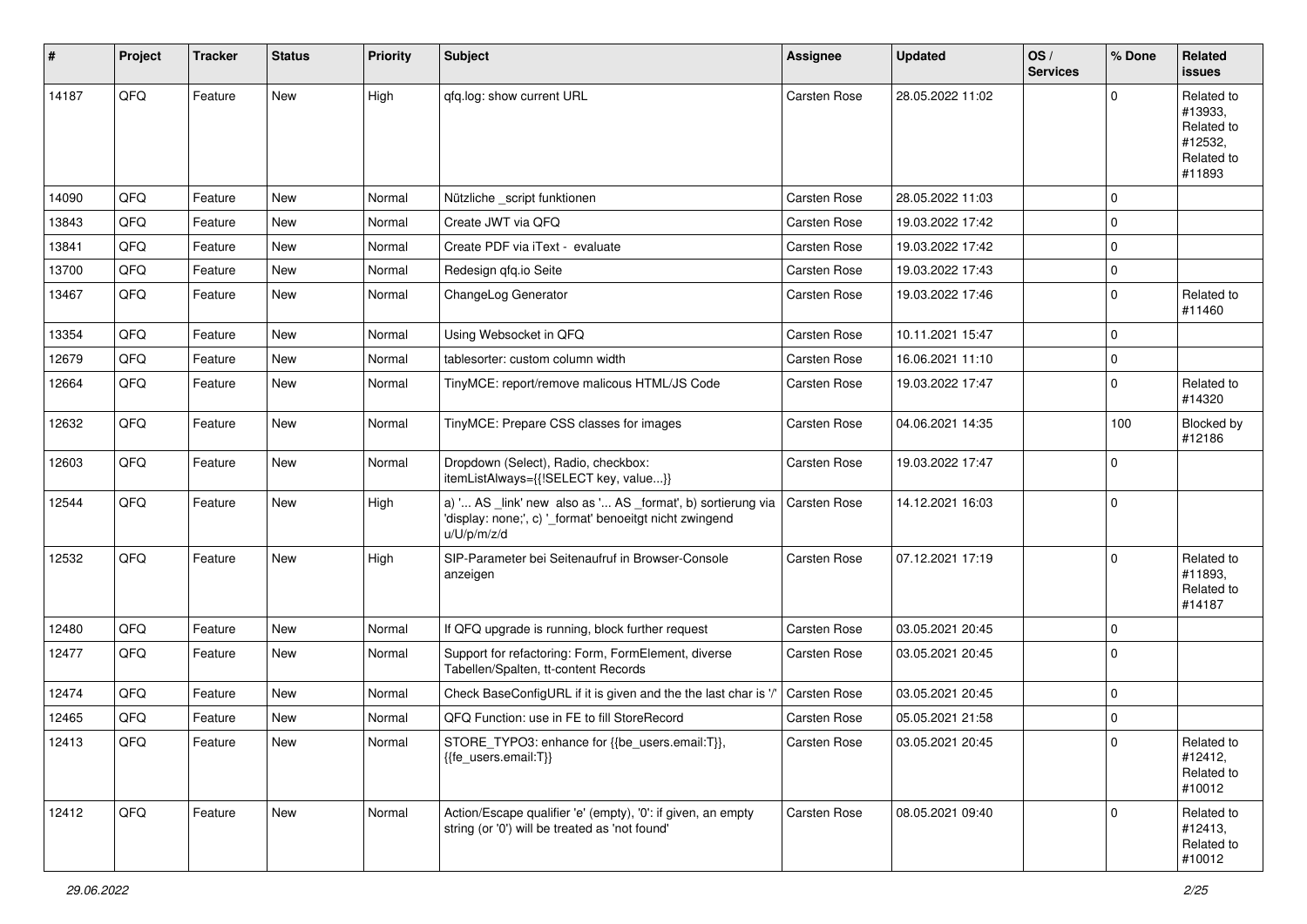| #     | Project | <b>Tracker</b> | <b>Status</b> | <b>Priority</b> | <b>Subject</b>                                                                                             | <b>Assignee</b>                                        | <b>Updated</b>   | OS/<br><b>Services</b> | % Done      | <b>Related</b><br>issues                      |                      |
|-------|---------|----------------|---------------|-----------------|------------------------------------------------------------------------------------------------------------|--------------------------------------------------------|------------------|------------------------|-------------|-----------------------------------------------|----------------------|
| 12400 | QFQ     | Feature        | <b>New</b>    | Normal          | Tutorial ist in QFQ Doku, Wird in der Suche gefunden, es<br>gibt aber kein Menupunkt - Inhalt ueberpruefen | Carsten Rose                                           | 03.05.2021 20:45 |                        | 0           |                                               |                      |
| 12330 | QFQ     | Feature        | <b>New</b>    | Normal          | Copy to input field / text area / TinyMCE                                                                  | Carsten Rose                                           | 07.04.2021 09:01 |                        | 0           |                                               |                      |
| 12269 | QFQ     | Feature        | <b>New</b>    | Normal          | 2FA - Login                                                                                                | <b>Carsten Rose</b>                                    | 03.05.2021 20:45 |                        | 0           |                                               |                      |
| 12186 | QFQ     | Feature        | <b>New</b>    | High            | TinyMCE Config für Objekte                                                                                 | Carsten Rose                                           | 07.12.2021 17:19 |                        | 0           | <b>Blocks</b><br>#12632                       |                      |
| 12163 | QFQ     | Feature        | New           | Normal          | Checkbox: table wrap                                                                                       | <b>Carsten Rose</b>                                    | 03.05.2021 20:51 |                        | 0           |                                               |                      |
| 12162 | QFQ     | Feature        | New           | Normal          | FE.type=sendmail: personalized mailing (several mails) via<br>template                                     | Carsten Rose                                           | 03.05.2021 20:45 |                        | 0           |                                               |                      |
| 12146 | QFQ     | Feature        | New           | Normal          | Autocron Job: Anzeigen wann der naechste Job ausgefuehrt<br>wird, resp das er nicht ausgefuehrt wird       | Carsten Rose                                           | 15.03.2021 15:23 |                        | $\mathbf 0$ |                                               |                      |
| 12119 | QFQ     | Feature        | New           | Normal          | AS paged: error message missing if there ist no 'r' argument.                                              | Carsten Rose                                           | 03.05.2021 20:51 |                        | 0           |                                               |                      |
| 12109 | QFQ     | Feature        | <b>New</b>    | Normal          | Donwload Link: Plain, SIP, Persistent Link, Peristent SIP -<br>new notation                                | Carsten Rose                                           | 03.05.2021 20:45 |                        | 0           | Related to<br>#12085                          |                      |
| 12024 | QFQ     | Feature        | New           | Normal          | Excel Export: text columns by default decode<br>htmlspeciachar()                                           | Carsten Rose                                           | 17.02.2021 23:55 |                        | 0           | Related to<br>#12022                          |                      |
| 12023 | QFQ     | Feature        | <b>New</b>    | Normal          | MySQL Stored Precdure: QDECODESPECIALCHAR()                                                                | <b>Carsten Rose</b>                                    | 16.02.2021 11:16 |                        | 0           | Related to<br>#12022                          |                      |
| 11955 | QFQ     | Feature        | <b>New</b>    | Normal          | subrecord: new title option to set <th> attributes - e.g. to<br/>customize tablesorter options.</th>       | attributes - e.g. to<br>customize tablesorter options. | Carsten Rose     | 03.05.2021 20:47       |             | 0                                             | Related to<br>#11775 |
| 11893 | QFQ     | Feature        | New           | High            | Broken SIP: a) only report one time, b) only report in main<br>column                                      | Carsten Rose                                           | 12.05.2021 12:13 |                        | $\mathbf 0$ | Related to<br>#12532,<br>Related to<br>#14187 |                      |
| 11775 | QFQ     | Feature        | <b>New</b>    | Normal          | Subrecord Tooltip pro Feld                                                                                 | Carsten Rose                                           | 18.12.2020 15:22 |                        | 0           | Related to<br>#11955                          |                      |
| 11747 | QFQ     | Feature        | New           | Normal          | Maintenance Page with Redirect                                                                             | Carsten Rose                                           | 03.05.2021 20:47 |                        | $\mathbf 0$ | Related to<br>#11741                          |                      |
| 11702 | QFQ     | Feature        | New           | Normal          | HTML Special Char makes no sense for 'allbut' if '&' is<br>forbidden                                       | Carsten Rose                                           | 07.12.2021 16:35 |                        | $\Omega$    | Related to<br>#5112.<br>Related to<br>#14320  |                      |
| 11523 | QFQ     | Feature        | New           | Normal          | Mit dynamic Update erkennen, ob Upload gemacht wurde                                                       | Carsten Rose                                           | 13.11.2020 15:07 |                        | $\mathbf 0$ | Related to<br>#9533                           |                      |
| 11516 | QFQ     | Feature        | New           | Normal          | Multi Page Form (Previous/Next Buttons)                                                                    | Carsten Rose                                           | 16.03.2021 17:52 |                        | 0           |                                               |                      |
| 11504 | QFQ     | Feature        | New           | Normal          | Dynamic Update: Button text update for 'Save',' Close' &<br>'Delete'                                       | Carsten Rose                                           | 12.11.2020 23:44 |                        | $\mathbf 0$ |                                               |                      |
| 11460 | QFQ     | Feature        | New           | Normal          | Easier creation of changelog: gitchangelog                                                                 | Carsten Rose                                           | 12.06.2021 10:20 |                        | 0           | Related to<br>#13467                          |                      |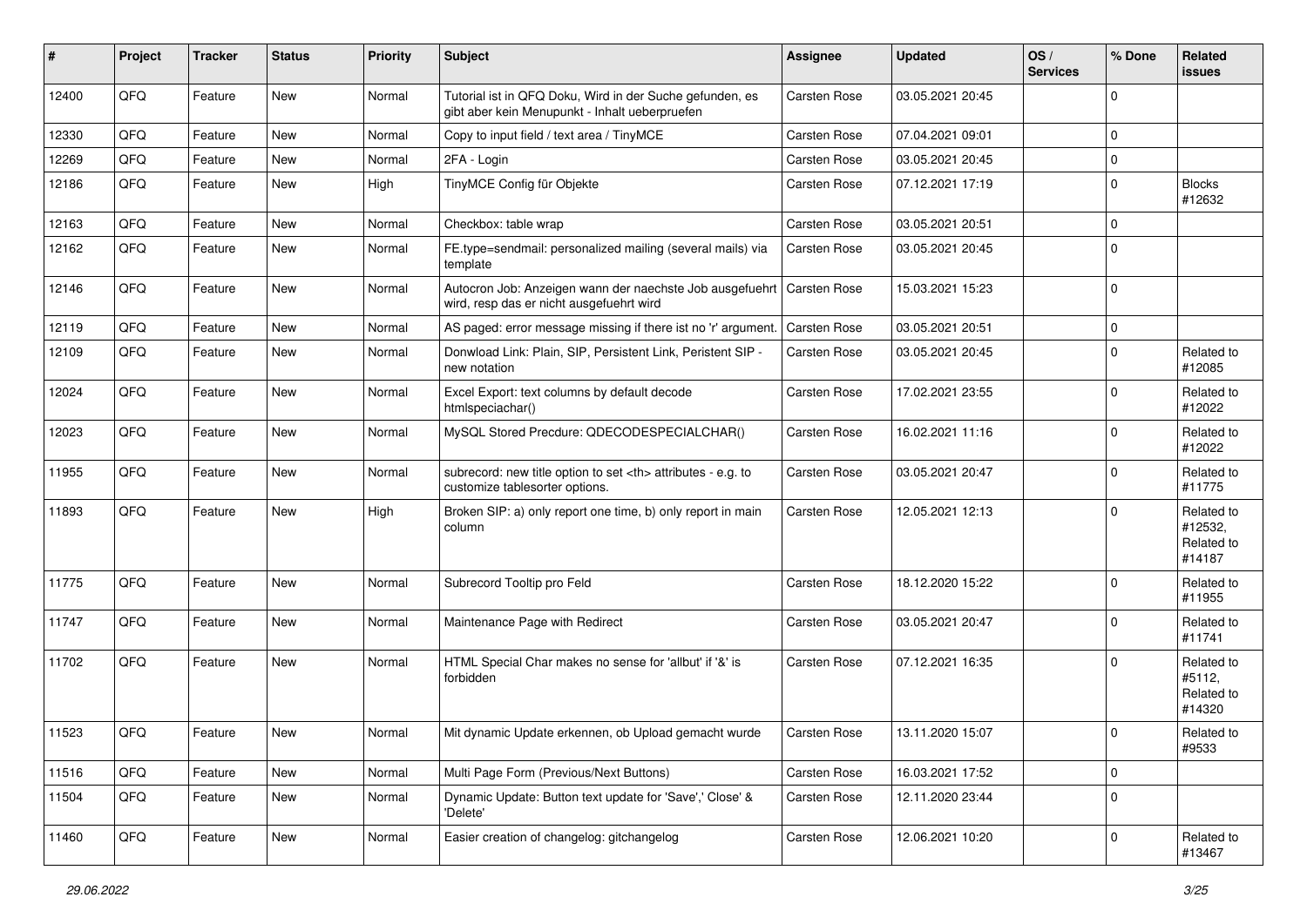| ∦     | Project | <b>Tracker</b> | <b>Status</b> | <b>Priority</b> | <b>Subject</b>                                                                                                                        | <b>Assignee</b> | <b>Updated</b>   | OS/<br><b>Services</b> | % Done      | <b>Related</b><br>issues                                             |
|-------|---------|----------------|---------------|-----------------|---------------------------------------------------------------------------------------------------------------------------------------|-----------------|------------------|------------------------|-------------|----------------------------------------------------------------------|
| 11080 | QFQ     | Feature        | <b>New</b>    | Normal          | Send MQTT messages                                                                                                                    | Carsten Rose    | 29.08.2020 19:49 |                        | $\Omega$    |                                                                      |
| 10996 | QFQ     | Feature        | New           | Normal          | Download video via sip: no seek                                                                                                       | Carsten Rose    | 12.08.2020 14:18 |                        | $\mathbf 0$ |                                                                      |
| 10979 | QFQ     | Feature        | New           | Normal          | Ajax Calls an API - dataReport                                                                                                        | Carsten Rose    | 11.05.2022 12:15 |                        | $\Omega$    |                                                                      |
| 10976 | QFQ     | Feature        | <b>New</b>    | Normal          | Excel Export Verbesserungen                                                                                                           | Carsten Rose    | 06.08.2020 10:56 |                        | 0           |                                                                      |
| 10819 | QFQ     | Feature        | New           | Normal          | Persistent SIP - second try                                                                                                           | Carsten Rose    | 29.06.2020 23:02 |                        | $\Omega$    | Related to<br>#6261                                                  |
| 10714 | QFQ     | Feature        | <b>New</b>    | Normal          | multi Table Form                                                                                                                      | Carsten Rose    | 16.03.2021 18:44 |                        | $\mathbf 0$ |                                                                      |
| 10593 | QFQ     | Feature        | New           | Normal          | label2: text behind input element                                                                                                     | Carsten Rose    | 16.05.2020 10:57 |                        | $\mathbf 0$ |                                                                      |
| 10119 | QFQ     | Feature        | New           | Normal          | Dropdown (selectlist) & Type Ahead: format and catagorize<br>list                                                                     | Carsten Rose    | 07.05.2020 09:36 |                        | $\Omega$    |                                                                      |
| 10115 | QFQ     | Feature        | <b>New</b>    | Normal          | TypeAhead: static list                                                                                                                | Carsten Rose    | 26.02.2020 16:42 |                        | 100         |                                                                      |
| 10080 | QFQ     | Feature        | <b>New</b>    | Normal          | Popup on 'save' / 'close': configure dialog (answer<br>yes/no/cancle/)                                                                | Carsten Rose    | 28.03.2021 20:52 |                        | $\Omega$    | Is duplicate<br>of #12262                                            |
| 10014 | QFQ     | Feature        | New           | Normal          | Manual.rst: describe behaviour and process order of<br>fillStoreVar, slaveId, sqlBefore,                                              | Carsten Rose    | 01.02.2020 22:31 |                        | $\Omega$    |                                                                      |
| 9983  | QFQ     | Feature        | <b>New</b>    | Normal          | Report Notation: new keyword 'range'                                                                                                  | Carsten Rose    | 01.02.2020 15:55 |                        | $\Omega$    |                                                                      |
| 9927  | QFQ     | Feature        | New           | Normal          | QFQ Update: a) Update nur machen wenn BE User<br>eingeloggt ist., b) Bei Fehler genaue Meldung welcher<br>Updateschritt Probleme hat. | Carsten Rose    | 22.01.2020 12:59 |                        | $\mathbf 0$ |                                                                      |
| 9811  | QFQ     | Feature        | <b>New</b>    | Normal          | Report: tag every n'th row                                                                                                            | Carsten Rose    | 01.02.2020 23:22 |                        | $\Omega$    |                                                                      |
| 9781  | QFQ     | Feature        | New           | Normal          | Button: CSS class to make buttons smaller                                                                                             | Carsten Rose    | 01.02.2020 23:22 |                        | $\Omega$    |                                                                      |
| 9777  | QFQ     | Feature        | New           | Normal          | Logging QFQ Variables                                                                                                                 | Carsten Rose    | 16.12.2019 17:17 |                        | $\Omega$    |                                                                      |
| 9707  | QFQ     | Feature        | <b>New</b>    | Normal          | SIP security: encode pageld and check pageld on decode                                                                                | Carsten Rose    | 01.02.2020 23:22 |                        | $\mathbf 0$ |                                                                      |
| 9706  | QFQ     | Feature        | New           | Normal          | Multi File Upload (hidden template group)                                                                                             | Carsten Rose    | 01.02.2020 23:22 |                        | $\Omega$    | Related to<br>#7521,<br>Related to<br>#5562,<br>Related to<br>#13330 |
| 9602  | QFQ     | Feature        | <b>New</b>    | Normal          | Form definition as JSON                                                                                                               | Carsten Rose    | 01.02.2020 23:21 |                        | $\Omega$    | Related to<br>#9600                                                  |
| 9537  | QFQ     | Feature        | New           | Normal          | FormEditor: Edit fieldset in FrontEnd                                                                                                 | Carsten Rose    | 01.02.2020 23:22 |                        | 0           |                                                                      |
| 9352  | QFQ     | Feature        | New           | Normal          | FE 'Native' fire slaveld, sqlAfter, sqlIns                                                                                            | Carsten Rose    | 01.02.2020 23:22 |                        | 0           |                                                                      |
| 9348  | QFQ     | Feature        | New           | Normal          | defaultThumbnailSize: pre render thumbnails                                                                                           | Carsten Rose    | 12.06.2021 09:05 |                        | 0           |                                                                      |
| 9221  | QFQ     | Feature        | New           | Normal          | typeAhead: Zeichenlimite ausschalten                                                                                                  | Carsten Rose    | 08.05.2021 17:06 |                        | 0           |                                                                      |
| 9208  | QFQ     | Feature        | New           | Normal          | Manage 'recent' records                                                                                                               | Carsten Rose    | 01.02.2020 23:22 |                        | 0           |                                                                      |
| 9136  | QFQ     | Feature        | New           | Normal          | Create ZIP files with dynamic PDFs                                                                                                    | Carsten Rose    | 01.02.2020 23:22 |                        | $\pmb{0}$   |                                                                      |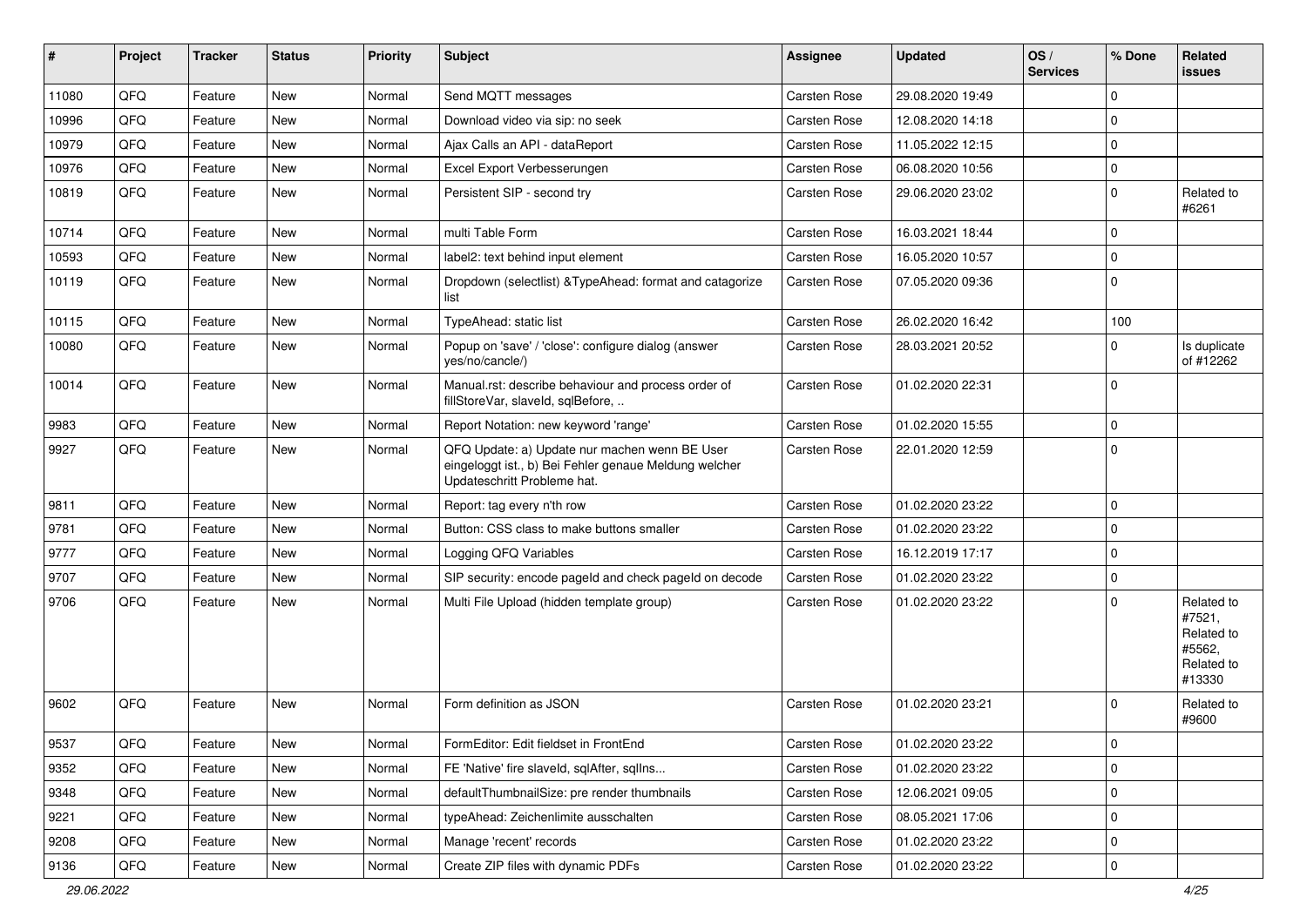| #    | Project | <b>Tracker</b> | <b>Status</b> | <b>Priority</b> | <b>Subject</b>                                                                                         | <b>Assignee</b>     | <b>Updated</b>   | OS/<br><b>Services</b> | % Done      | <b>Related</b><br>issues |
|------|---------|----------------|---------------|-----------------|--------------------------------------------------------------------------------------------------------|---------------------|------------------|------------------------|-------------|--------------------------|
| 9129 | QFQ     | Feature        | <b>New</b>    | Normal          | sqlValidate: Message as notification, not as error                                                     | <b>Carsten Rose</b> | 01.02.2020 23:22 |                        | 0           | Related to<br>#9128      |
| 9128 | QFQ     | Feature        | New           | Normal          | Error Message: not replaced variables- a) replace back to<br>'{{', b) underline                        | <b>Carsten Rose</b> | 01.02.2020 23:22 |                        | 0           | Related to<br>#9129      |
| 8975 | QFQ     | Feature        | <b>New</b>    | Normal          | Report Notation: 2.0                                                                                   | <b>Carsten Rose</b> | 01.02.2020 23:22 |                        | 0           | Related to<br>#8963      |
| 8962 | QFQ     | Feature        | New           | High            | allow for form fields with identical names                                                             | <b>Carsten Rose</b> | 03.05.2021 21:14 |                        | 0           |                          |
| 8806 | QFQ     | Feature        | New           | Normal          | SQL Function nl2br                                                                                     | <b>Carsten Rose</b> | 01.02.2020 23:22 |                        | 0           |                          |
| 8719 | QFQ     | Feature        | New           | Normal          | extraButtonLock: add support for 0/1                                                                   | <b>Carsten Rose</b> | 01.02.2020 23:22 |                        | 0           |                          |
| 8702 | QFQ     | Feature        | New           | Normal          | Load Record which is locked: missing user info                                                         | <b>Carsten Rose</b> | 11.12.2019 16:16 |                        | 0           | Related to<br>#9789      |
| 8336 | QFQ     | Feature        | <b>New</b>    | Normal          | Form > modified > Close New: a) Optional disable popup, b)<br>custom text, c) mode on save: close stay | <b>Carsten Rose</b> | 01.02.2020 23:22 |                        | 0           | Related to<br>#8335      |
| 8217 | QFQ     | Feature        | New           | Normal          | if-elseif-else construct                                                                               | <b>Carsten Rose</b> | 16.03.2021 18:41 |                        | $\mathbf 0$ | Related to<br>#10716     |
| 8187 | QFQ     | Feature        | <b>New</b>    | Normal          | Subrecord: enable/hide new button - make new/edit/delete<br>customizeable.                             | <b>Carsten Rose</b> | 06.03.2021 18:44 |                        | 0           | Related to<br>#11326     |
| 8089 | QFQ     | Feature        | New           | Normal          | Copy/Paste for FormElements                                                                            | <b>Carsten Rose</b> | 01.02.2020 23:22 |                        | 0           |                          |
| 7924 | QFQ     | Feature        | New           | Normal          | Radio/Checkbox with Tooltip                                                                            | <b>Carsten Rose</b> | 01.02.2020 23:22 |                        | 0           |                          |
| 7920 | QFQ     | Feature        | <b>New</b>    | Normal          | FE: Syntax Highlight, Zeinlenumbruch                                                                   | <b>Carsten Rose</b> | 01.02.2020 10:03 |                        | 0           |                          |
| 7850 | QFQ     | Feature        | New           | High            | Upload records: non 'pathFileName' column                                                              | <b>Carsten Rose</b> | 03.05.2021 21:14 |                        | 0           |                          |
| 7812 | QFQ     | Feature        | New           | Normal          | FE 'Subrecord' - new option 'subrecordShowFilter',<br>'subrecordPaging'                                | <b>Carsten Rose</b> | 01.02.2020 23:22 |                        | $\Omega$    |                          |
| 7683 | QFQ     | Feature        | <b>New</b>    | Normal          | Special column names in '{{ SELECT  AS _link }}' should<br>be detected                                 | Carsten Rose        | 01.02.2020 23:21 |                        | 0           |                          |
| 7681 | QFQ     | Feature        | New           | Normal          | Optional switch off 'check for modified record'                                                        | <b>Carsten Rose</b> | 01.02.2020 23:21 |                        | 0           |                          |
| 7660 | QFQ     | Feature        | New           | Normal          | IMAP: import mails to DB, move / delete mails                                                          | <b>Carsten Rose</b> | 01.02.2020 09:52 |                        | 0           |                          |
| 7521 | QFQ     | Feature        | New           | Normal          | TemplateGroup: fe.type=upload                                                                          | <b>Carsten Rose</b> | 01.02.2020 23:21 |                        | 0           | Related to<br>#9706      |
| 7520 | QFQ     | Feature        | New           | Normal          | QR Code:  AS _qr ( AS _link)                                                                           | <b>Carsten Rose</b> | 01.02.2020 23:22 |                        | 0           |                          |
| 7519 | QFG     | Feature        | New           | Normal          | Select: Multi                                                                                          | Carsten Rose        | 01.02.2020 23:22 |                        | $\Omega$    |                          |
| 7481 | QFQ     | Feature        | New           | Normal          | Detect 'BaseUrl' automatically                                                                         | Carsten Rose        | 01.02.2020 23:21 |                        | 0           |                          |
| 7480 | QFQ     | Feature        | New           | Normal          | Record History (Undo / Redo)                                                                           | Carsten Rose        | 11.12.2019 16:16 |                        | 0           | Related to<br>#2361      |
| 7342 | QFQ     | Feature        | New           | Normal          | add content $=$ hide this                                                                              | Carsten Rose        | 01.02.2020 23:21 |                        | 0           |                          |
| 7280 | QFQ     | Feature        | New           | Normal          | recently used table                                                                                    | Carsten Rose        | 01.02.2020 23:21 |                        | 0           |                          |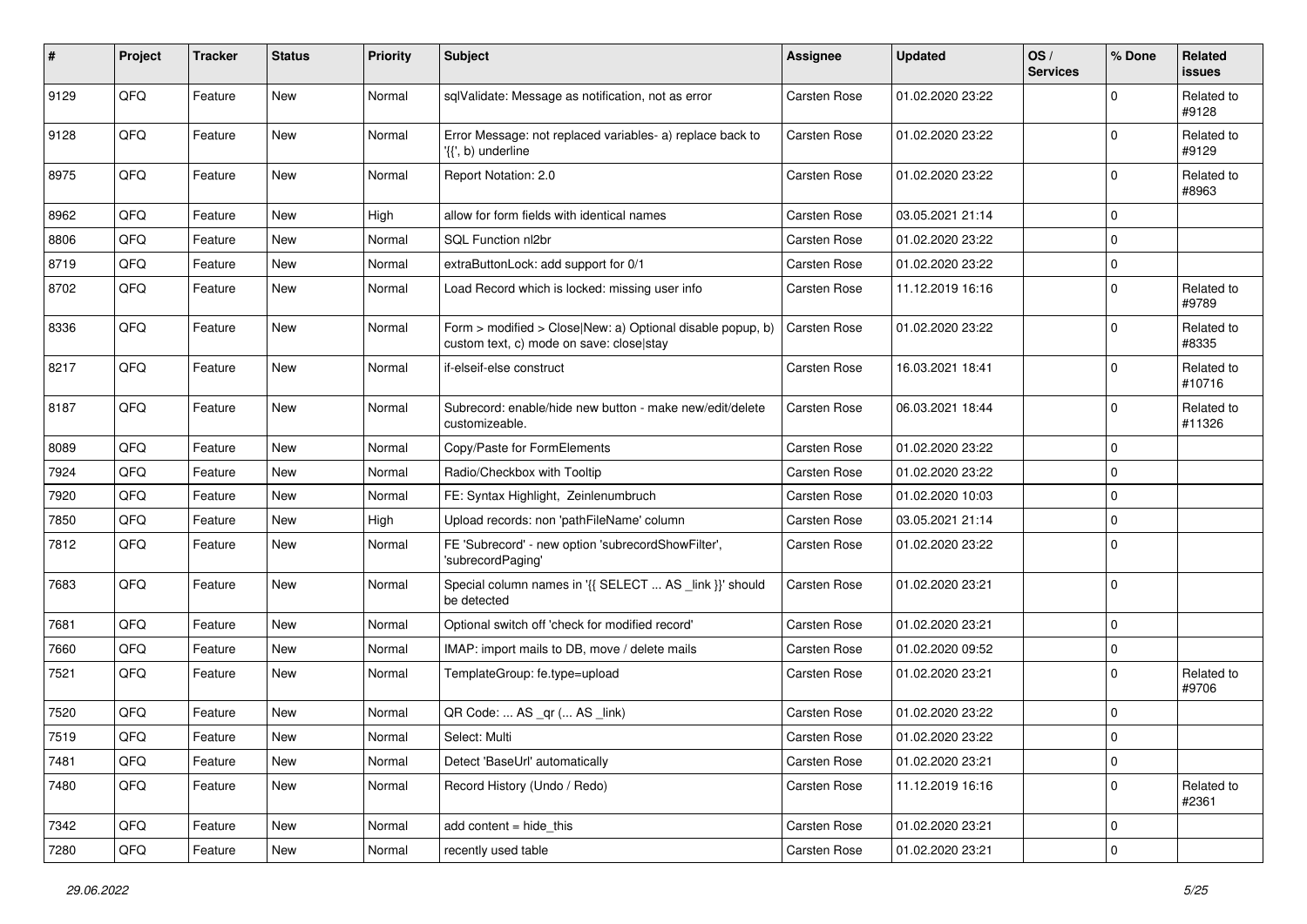| #    | Project | <b>Tracker</b> | <b>Status</b> | <b>Priority</b> | <b>Subject</b>                                                                                                             | <b>Assignee</b>     | <b>Updated</b>   | OS/<br><b>Services</b> | % Done         | Related<br>issues                           |
|------|---------|----------------|---------------|-----------------|----------------------------------------------------------------------------------------------------------------------------|---------------------|------------------|------------------------|----------------|---------------------------------------------|
| 7239 | QFQ     | Feature        | New           | Normal          | TinyMCE: html tag whitelist                                                                                                | Carsten Rose        | 01.02.2020 23:21 |                        | $\Omega$       | Related to<br>#14320                        |
| 7175 | QFQ     | Feature        | New           | Normal          | Upload: md5 hash as filename                                                                                               | Carsten Rose        | 01.02.2020 23:21 |                        | $\mathbf 0$    |                                             |
| 7119 | QFQ     | Feature        | New           | Normal          | Upload: scaleDownWidth, scaleDownHeight                                                                                    | Carsten Rose        | 01.02.2020 23:21 |                        | $\mathbf 0$    |                                             |
| 7109 | QFQ     | Feature        | New           | Normal          | Dynamic Updates: row/element hide                                                                                          | Carsten Rose        | 01.02.2020 23:22 |                        | 0              | Has duplicate<br>#4081                      |
| 7102 | QFQ     | Feature        | New           | Normal          | Comment sign in report: '#' and '--'                                                                                       | Carsten Rose        | 01.02.2020 23:21 |                        | 0              |                                             |
| 7099 | QFQ     | Feature        | New           | Normal          | Redesign FormEditor                                                                                                        | Carsten Rose        | 01.02.2020 23:21 |                        | $\mathbf 0$    |                                             |
| 6855 | QFQ     | Feature        | New           | Normal          | With {{feUser:U}}!={{feUser:T}}: Save / Delete: only possible<br>with {{feUserSave:U}}='yes' and '{{feUserDelete:U}}='yes' | Carsten Rose        | 01.02.2020 23:21 |                        | $\mathbf 0$    |                                             |
| 6765 | QFQ     | Feature        | New           | Normal          | Moeglichkeit via QFQ eigene Logs zu schreiben                                                                              | Carsten Rose        | 01.02.2020 23:21 |                        | $\mathbf 0$    |                                             |
| 6723 | QFQ     | Feature        | New           | Normal          | Report QFQ Installation and Version                                                                                        | Carsten Rose        | 12.06.2021 09:07 |                        | $\mathbf 0$    |                                             |
| 6609 | QFQ     | Feature        | New           | Normal          | Formlet: JSON API erweitern                                                                                                | Carsten Rose        | 01.02.2020 23:21 |                        | 50             |                                             |
| 6602 | QFQ     | Feature        | New           | Normal          | Formlet: in Report auf Mausklick ein mini-form oeffnen                                                                     | Carsten Rose        | 11.12.2019 16:16 |                        | $\mathbf 0$    |                                             |
| 6594 | QFQ     | Feature        | New           | Normal          | Excel: on download, check if there is a valid sip                                                                          | Carsten Rose        | 01.02.2020 23:21 |                        | $\mathbf 0$    |                                             |
| 6437 | QFQ     | Feature        | New           | Normal          | Neuer Mode Button bei FormElementen                                                                                        | Carsten Rose        | 01.02.2020 23:21 |                        | $\mathbf 0$    | Related to<br>#9668.<br>Blocked by<br>#9678 |
| 6292 | QFQ     | Feature        | New           | Normal          | Download: File speichern mit Hash aber original Filename in<br>der Datenbank vermerken fuer Downloads                      | <b>Carsten Rose</b> | 01.02.2020 23:21 |                        | $\mathbf 0$    |                                             |
| 6289 | QFQ     | Feature        | New           | Normal          | Form: Log                                                                                                                  | Carsten Rose        | 01.02.2020 23:21 |                        | $\mathbf 0$    |                                             |
| 6261 | QFQ     | Feature        | New           | Normal          | <b>Persistent SIP</b>                                                                                                      | Carsten Rose        | 12.06.2021 09:07 |                        | $\mathbf 0$    | Related to<br>#10819                        |
| 5782 | QFQ     | Feature        | <b>New</b>    | Normal          | NextCloud API                                                                                                              | Carsten Rose        | 01.02.2020 10:02 |                        | $\mathbf 0$    |                                             |
| 5715 | QFQ     | Feature        | New           | High            | PDF Caching                                                                                                                | Carsten Rose        | 03.05.2021 21:14 |                        | $\mathbf 0$    | Related to<br>#5851,<br>Related to<br>#6357 |
| 5345 | QFQ     | Feature        | New           | Normal          | Report: UPDATE / INSERT / DELETE statements should<br>trigger subqueries, depending on the result.                         | Carsten Rose        | 27.05.2020 16:11 |                        | $\mathbf 0$    |                                             |
| 5131 | QFQ     | Feature        | New           | Normal          | Activate Spin Gear ('wait/busy' indicator) via LINK attribute                                                              | Carsten Rose        | 01.02.2020 23:21 |                        | $\overline{0}$ |                                             |
| 4413 | QFQ     | Feature        | New           | Normal          | fieldset: show/hidden, modeSql, dynamicUpdate                                                                              | Carsten Rose        | 09.02.2022 15:19 |                        | $\mathbf 0$    |                                             |
| 4250 | QFQ     | Feature        | New           | Normal          | AutoCron in QFQ via PHP                                                                                                    | Carsten Rose        | 01.02.2020 23:21 |                        | $\mathbf 0$    | Related to<br>#3292,<br>Related to<br>#3291 |
| 4082 | QFG     | Feature        | New           | Normal          | Dynamic Update: modeSql - useful default                                                                                   | Carsten Rose        | 01.02.2020 23:22 |                        | $\mathsf 0$    |                                             |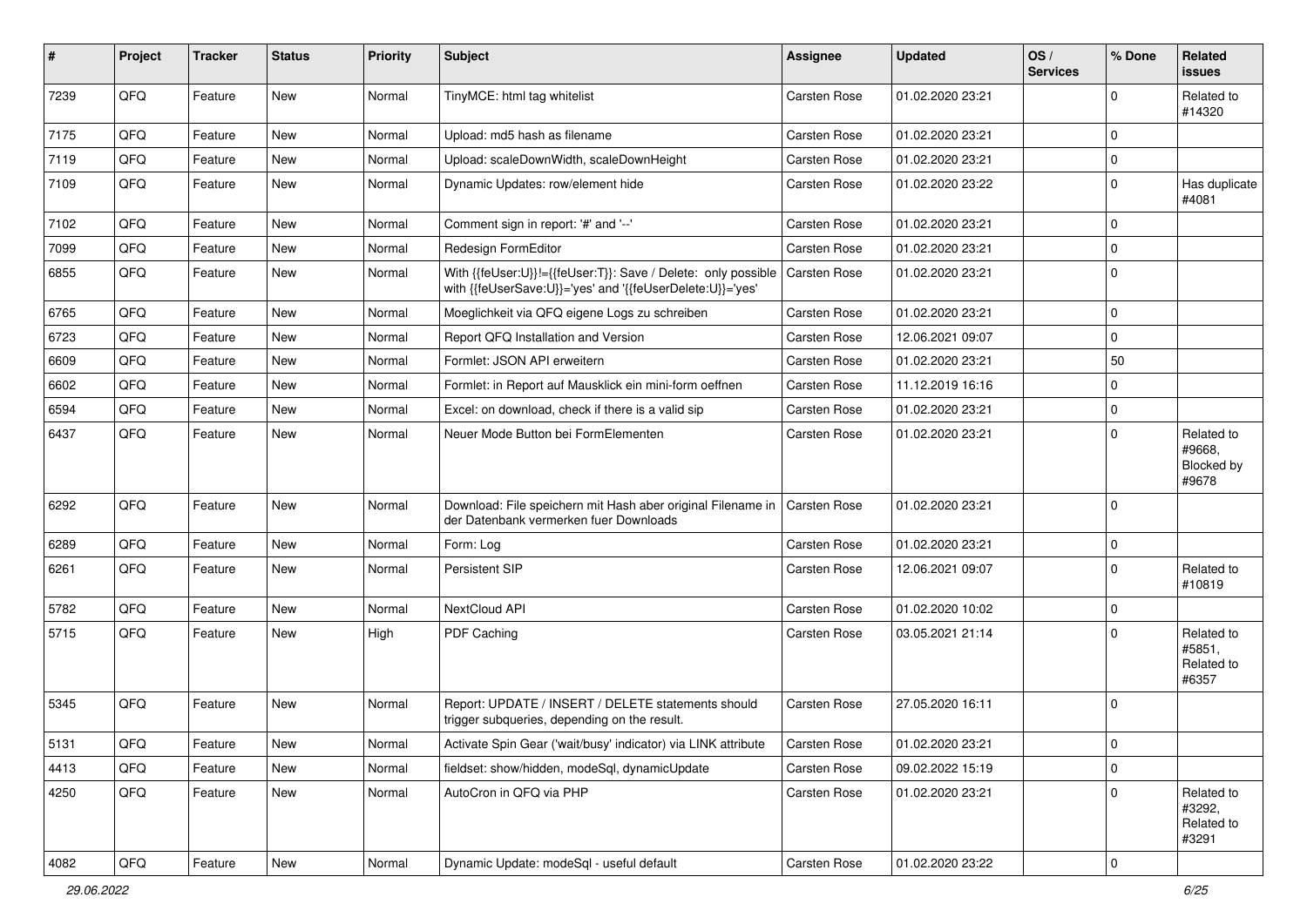| ∦     | Project | <b>Tracker</b> | <b>Status</b> | <b>Priority</b> | <b>Subject</b>                                                                                    | <b>Assignee</b>        | <b>Updated</b>   | OS/<br><b>Services</b> | % Done      | <b>Related</b><br>issues                    |
|-------|---------|----------------|---------------|-----------------|---------------------------------------------------------------------------------------------------|------------------------|------------------|------------------------|-------------|---------------------------------------------|
| 4050  | QFQ     | Feature        | <b>New</b>    | Normal          | sql.log: 1) FormElement ID which causes a specific action,<br>2) Result in the same row.          | Carsten Rose           | 15.04.2020 11:35 |                        | 0           | Related to<br>#5458                         |
| 4023  | QFQ     | Feature        | New           | Normal          | prepared statements - FE action: salveld, sqllnsert,<br>sqlUpdate, sqlDelete, sqlBefore, sqlAfter | Carsten Rose           | 11.12.2019 16:15 |                        | 0           |                                             |
| 3864  | QFQ     | Feature        | <b>New</b>    | Normal          | Encrypt / decrypt field                                                                           | <b>Carsten Rose</b>    | 08.03.2021 18:08 |                        | 0           |                                             |
| 3727  | QFQ     | Feature        | New           | High            | Security: Session Hijacking erschweren                                                            | Carsten Rose           | 03.05.2021 21:14 |                        | 0           |                                             |
| 3504  | QFQ     | Feature        | New           | Normal          | Logging: welche Action FEs werden wann wie ausgefuehrt                                            | Carsten Rose           | 01.02.2020 23:21 |                        | 0           | Related to<br>#5458.<br>Related to<br>#4092 |
| 3432  | QFQ     | Feature        | <b>New</b>    | Normal          | subrecord: dynamicUpdate                                                                          | Carsten Rose           | 11.06.2020 21:10 |                        | 0           | Related to<br>#5691                         |
| 2361  | QFQ     | Feature        | <b>New</b>    | Normal          | Logging wer/wann/wo welches Formular aufgerufen hat                                               | <b>Carsten Rose</b>    | 11.12.2019 16:15 |                        | 0           | Related to<br>#4432,<br>Related to<br>#7480 |
| 14376 | QFQ     | Feature        | <b>New</b>    | Normal          | QFQ Bootstrap: if missing, create stored procedures                                               | Enis Nuredini          | 19.06.2022 16:37 |                        | 0           |                                             |
| 14227 | QFQ     | Feature        | <b>New</b>    | Normal          | Selenium Konkurrenz: cypress.io                                                                   | Enis Nuredini          | 28.05.2022 11:02 |                        | 0           |                                             |
| 14028 | QFQ     | Feature        | New           | Normal          | Required notification: visual nicer                                                               | Enis Nuredini          | 28.05.2022 11:01 |                        | 0           |                                             |
| 13945 | QFQ     | Feature        | New           | Normal          | As link: content before/after link                                                                | Enis Nuredini          | 28.05.2022 11:01 |                        | 0           | Related to<br>#12262                        |
| 13757 | QFQ     | Feature        | <b>New</b>    | High            | QR / Bar-Code Plugin                                                                              | Enis Nuredini          | 19.03.2022 17:43 |                        | 0           |                                             |
| 11892 | QFQ     | Feature        | New           | Normal          | tablesorter: columns with links are hard to order - new<br>qualifier 'Y: <ord>'</ord>             | Enis Nuredini          | 23.03.2022 09:22 |                        | $\mathbf 0$ |                                             |
| 10463 | QFQ     | Feature        | New           | Normal          | Report _link: expliztes setzen von HTML Tags (Bedarf fuer<br>'data-selenium' & 'id')              | Enis Nuredini          | 23.03.2022 09:23 |                        | 0           | Related to<br>#7648                         |
| 13609 | QFQ     | Feature        | <b>New</b>    | Normal          | QFQ Introduction: Seite aufloesen                                                                 | Philipp<br>Gröbelbauer | 28.05.2022 11:02 |                        | 0           |                                             |
| 10003 | QFQ     | Feature        | Priorize      | Normal          | fieldset: stronger visualize group                                                                | Benjamin Baer          | 12.02.2020 08:13 |                        | 0           |                                             |
| 9135  | QFQ     | Feature        | Priorize      | Normal          | Progress Bar generic / replace old hourglass download<br>popup                                    | Benjamin Baer          | 03.01.2022 07:43 |                        | 0           |                                             |
| 7965  | QFQ     | Feature        | Priorize      | Normal          | Input type 'text' with visual format - currency                                                   | Benjamin Baer          | 03.01.2022 07:45 |                        | 0           |                                             |
| 7730  | QFQ     | Feature        | Priorize      | Normal          | SELECT Box: title in between                                                                      | Benjamin Baer          | 01.02.2020 23:22 |                        | 0           |                                             |
| 6870  | QFQ     | Feature        | Priorize      | Normal          | Click on '_link' triggers an API call                                                             | Benjamin Baer          | 03.01.2022 08:25 |                        | 0           |                                             |
| 6801  | QFQ     | Feature        | Priorize      | Normal          | Fabric: Maximize / FullIscreen                                                                    | Benjamin Baer          | 21.03.2022 09:56 |                        | 0           |                                             |
| 6224  | QFQ     | Feature        | Priorize      | Normal          | Dynamic update: fade in/out fields                                                                | Benjamin Baer          | 21.03.2022 09:50 |                        | 0           |                                             |
| 5562  | QFQ     | Feature        | Priorize      | Normal          | Drag'n'Drop fuer Uploads                                                                          | Benjamin Baer          | 21.03.2022 09:52 |                        | 0           | Related to<br>#9706                         |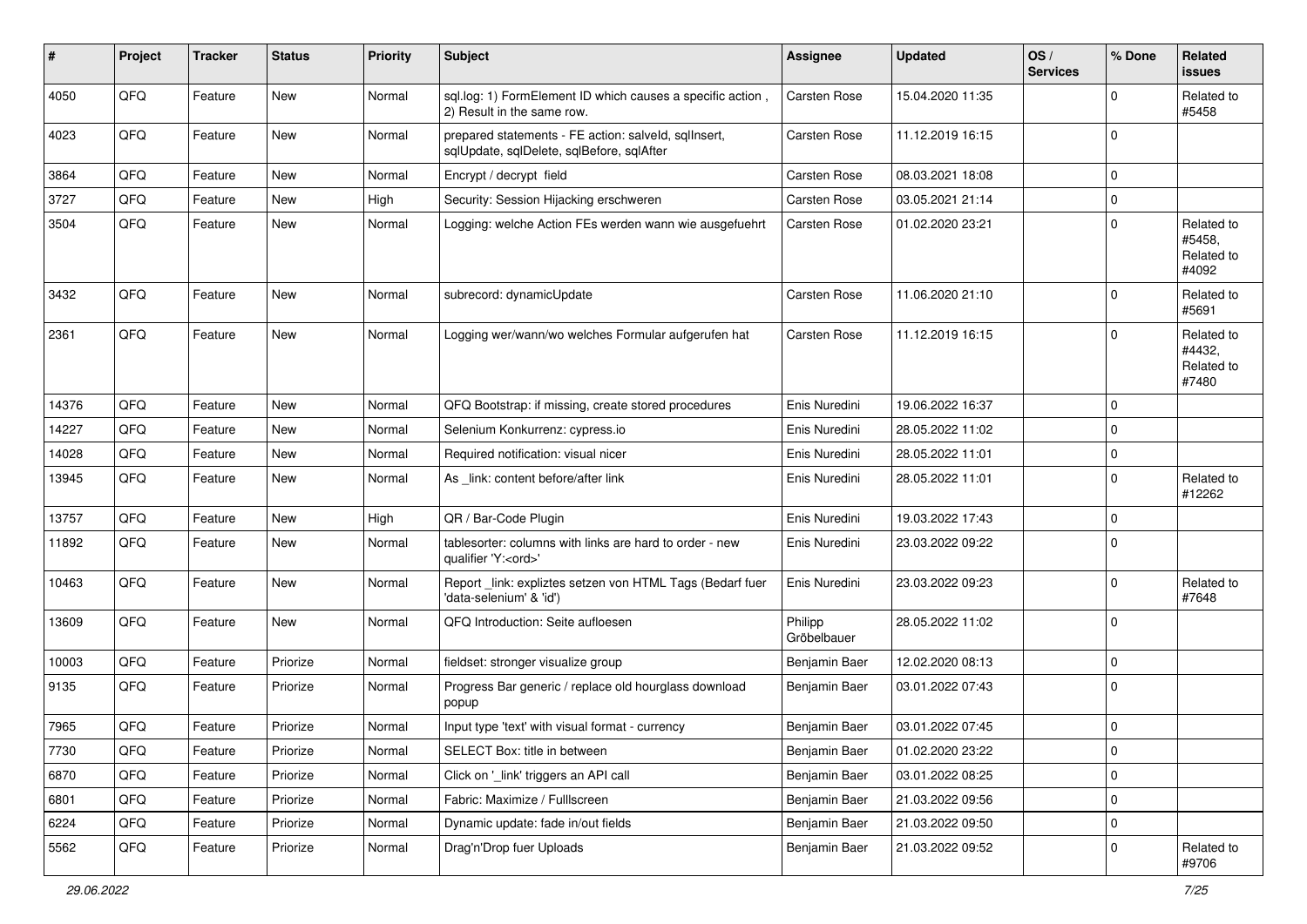| #     | Project | <b>Tracker</b> | <b>Status</b> | <b>Priority</b> | <b>Subject</b>                                                                                    | <b>Assignee</b>     | <b>Updated</b>   | OS/<br><b>Services</b> | % Done         | Related<br>issues                                                      |
|-------|---------|----------------|---------------|-----------------|---------------------------------------------------------------------------------------------------|---------------------|------------------|------------------------|----------------|------------------------------------------------------------------------|
| 5366  | QFQ     | Feature        | Priorize      | Normal          | Saving with keyboard shortcuts                                                                    | Benjamin Baer       | 21.03.2022 09:47 |                        | 0              |                                                                        |
| 14371 | QFQ     | Feature        | Priorize      | Normal          | <b>LDAP via REPORT</b>                                                                            | <b>Carsten Rose</b> | 19.06.2022 16:37 |                        | 0              |                                                                        |
| 14290 | QFQ     | Feature        | Priorize      | Normal          | FormEditor: Show Table Definition                                                                 | <b>Carsten Rose</b> | 19.06.2022 16:37 |                        | $\Omega$       |                                                                        |
| 12504 | QFQ     | Feature        | Priorize      | Normal          | sql.log: report fe.id                                                                             | Carsten Rose        | 05.05.2021 22:09 |                        | $\Omega$       |                                                                        |
| 12503 | QFQ     | Feature        | Priorize      | Normal          | Detect dangerous UPDATE statement with missing WHERE                                              | Carsten Rose        | 05.05.2021 22:09 |                        | $\Omega$       |                                                                        |
| 12452 | QFG     | Feature        | Priorize      | Normal          | BaseURL: alsways with '/' at the end                                                              | Carsten Rose        | 19.06.2022 13:45 |                        | $\pmb{0}$      | Related to<br>#10782                                                   |
| 11320 | QFQ     | Feature        | Priorize      | Normal          | Typo3 Version 10 support                                                                          | Carsten Rose        | 05.05.2021 22:09 |                        | 0              |                                                                        |
| 10015 | QFQ     | Feature        | Priorize      | Normal          | Monospace in Textarea                                                                             | Carsten Rose        | 03.02.2020 13:40 |                        | 0              |                                                                        |
| 10012 | QFQ     | Feature        | Priorize      | Normal          | redirectAllMailTo: {{beEmail:T}}                                                                  | <b>Carsten Rose</b> | 08.05.2021 09:54 |                        | $\Omega$       | Related to<br>#12412,<br>Related to<br>#12413,<br>Related to<br>#10011 |
| 10011 | QFQ     | Feature        | Priorize      | Normal          | Offer new STORE TYPO3 Variable 'beUser', 'beEmail'                                                | <b>Carsten Rose</b> | 08.05.2021 09:51 |                        | 0              | Related to<br>#10012,<br>Related to<br>#12511                          |
| 10005 | QFQ     | Feature        | Priorize      | Normal          | Report / special column name:  AS calendar                                                        | Carsten Rose        | 03.06.2020 17:28 |                        | $\Omega$       |                                                                        |
| 9968  | QFQ     | Feature        | Priorize      | Normal          | Tooltip in Links for Developer                                                                    | <b>Carsten Rose</b> | 01.02.2020 23:17 |                        | 0              |                                                                        |
| 9928  | QFQ     | Feature        | Priorize      | Normal          | SpecialColumnName: a) Deprecated: ' AS "_+tag " ', b)<br>New: ' AS "_ <tag1><tag2>"</tag2></tag1> | Carsten Rose        | 01.02.2020 23:17 |                        | $\Omega$       | Related to<br>#9929                                                    |
| 9900  | QFQ     | Feature        | Priorize      | Normal          | Generic API Call: tt-content record >> JSON                                                       | Carsten Rose        | 01.02.2020 10:13 |                        | $\overline{0}$ |                                                                        |
| 9668  | QFQ     | Feature        | Priorize      | Normal          | Form.mode: rename 'hidden' to 'hide'                                                              | Carsten Rose        | 05.05.2021 22:14 |                        | $\mathbf 0$    | Related to<br>#6437                                                    |
| 9394  | QFQ     | Feature        | Priorize      | Normal          | REST: allow for non numerical ids in get requests                                                 | Carsten Rose        | 05.05.2021 22:10 |                        | 0              |                                                                        |
| 9346  | QFQ     | Feature        | Priorize      | Normal          | beforeSave: check if an upload is given                                                           | <b>Carsten Rose</b> | 11.06.2021 21:18 |                        | $\mathbf 0$    |                                                                        |
| 8963  | QFQ     | Feature        | Priorize      | Normal          | Setting values in a store: flexible way                                                           | Carsten Rose        | 05.05.2021 22:10 |                        | $\Omega$       | Related to<br>#8975                                                    |
| 8585  | QFQ     | Feature        | Priorize      | Normal          | Enhance Error message for 'unknown form'                                                          | <b>Carsten Rose</b> | 01.02.2020 10:13 |                        | $\mathbf 0$    |                                                                        |
| 8584  | QFQ     | Feature        | Priorize      | Normal          | FE 'Action' - never assign to Container (except Template<br>Group)                                | Carsten Rose        | 01.02.2020 10:13 |                        | $\Omega$       |                                                                        |
| 8277  | QFQ     | Feature        | Priorize      | Normal          | fe.parameter.default=                                                                             | <b>Carsten Rose</b> | 01.02.2020 23:17 |                        | $\Omega$       | Related to<br>#8113                                                    |
| 8204  | QFQ     | Feature        | Priorize      | High            | Position 'required mark'                                                                          | <b>Carsten Rose</b> | 16.06.2021 13:44 |                        | $\mathbf 0$    |                                                                        |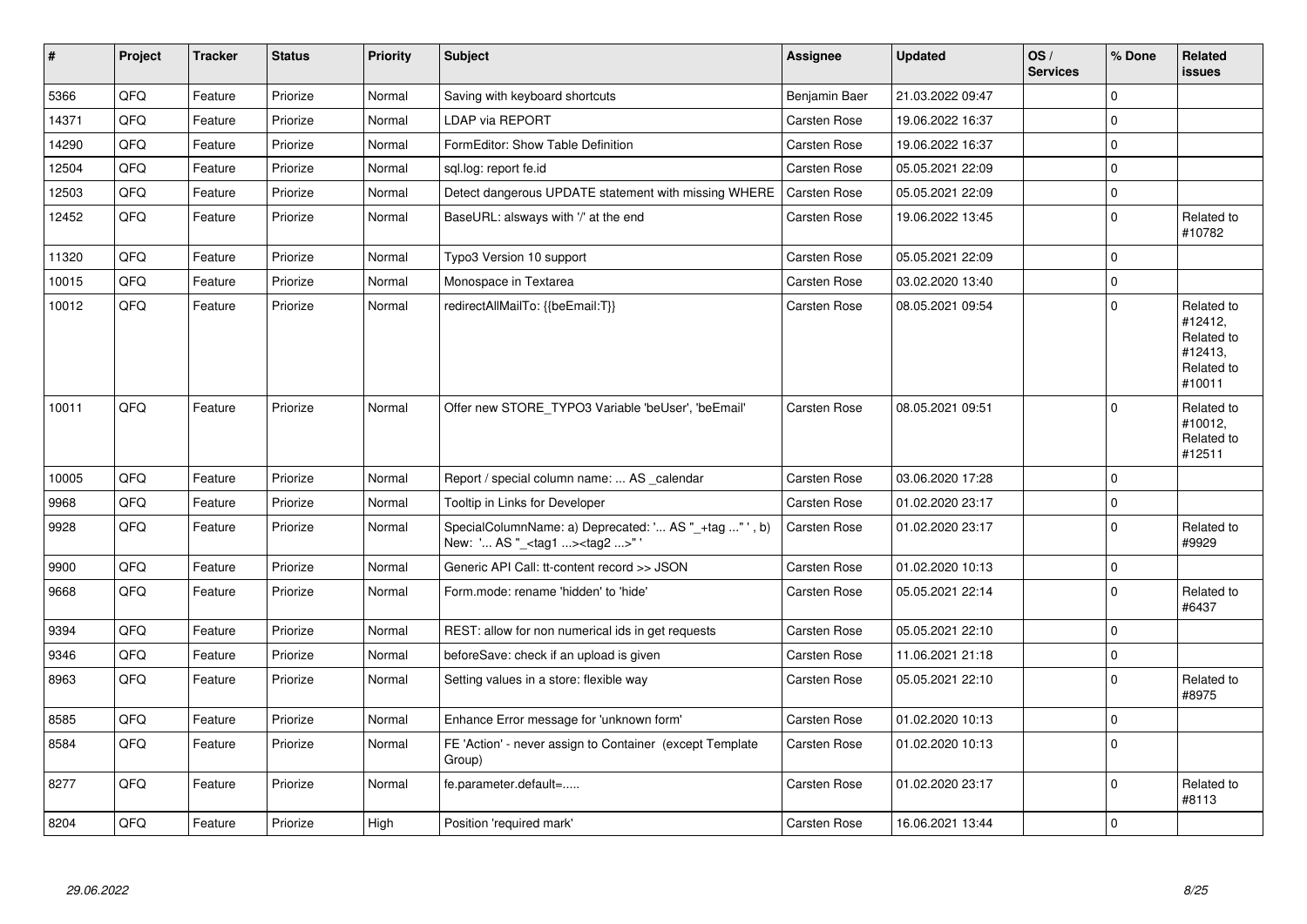| $\vert$ # | Project | <b>Tracker</b> | <b>Status</b> | <b>Priority</b> | <b>Subject</b>                                                              | <b>Assignee</b> | <b>Updated</b>   | OS/<br><b>Services</b> | % Done      | Related<br><b>issues</b>                                                                                                                                              |
|-----------|---------|----------------|---------------|-----------------|-----------------------------------------------------------------------------|-----------------|------------------|------------------------|-------------|-----------------------------------------------------------------------------------------------------------------------------------------------------------------------|
| 8082      | QFQ     | Feature        | Priorize      | High            | Contact form without saving record                                          | Carsten Rose    | 07.12.2021 15:20 |                        | 0           | Related to<br>#8587,<br><b>Blocks</b><br>#11850                                                                                                                       |
| 8044      | QFQ     | Feature        | Priorize      | Normal          | Transaction: a) Form, b) Report                                             | Carsten Rose    | 05.05.2021 22:14 |                        | $\mathbf 0$ | Related to<br>#8043                                                                                                                                                   |
| 8034      | QFQ     | Feature        | Priorize      | Normal          | FormElement 'data': 22.22.2222 should not be accepted                       | Carsten Rose    | 01.02.2020 10:13 |                        | 0           |                                                                                                                                                                       |
| 7630      | QFQ     | Feature        | Priorize      | Normal          | detailed error message for simple upload                                    | Carsten Rose    | 01.02.2020 10:13 |                        | 0           |                                                                                                                                                                       |
| 7522      | QFQ     | Feature        | Priorize      | Normal          | Inserting default index.html to folder (Avoid Apache<br>Indexing)           | Carsten Rose    | 01.02.2020 10:13 |                        | $\mathbf 0$ |                                                                                                                                                                       |
| 7290      | QFQ     | Feature        | Priorize      | Normal          | FormEditor: title as textarea if LEN(title)>60                              | Carsten Rose    | 01.02.2020 10:13 |                        | 0           | Blocked by<br>#7682                                                                                                                                                   |
| 7217      | QFQ     | Feature        | Priorize      | Normal          | Download: notice User if `_sip=?` is missing                                | Carsten Rose    | 01.02.2020 10:13 |                        | 0           |                                                                                                                                                                       |
| 6998      | QFQ     | Feature        | Priorize      | Normal          | Form: with debug=on show column information as tooltip of<br>column label   | Carsten Rose    | 01.02.2020 10:13 |                        | $\mathbf 0$ |                                                                                                                                                                       |
| 5942      | QFQ     | Feature        | Priorize      | Normal          | 'L' and 'type': append to links, generate via '_link' by using<br><b>u.</b> | Carsten Rose    | 01.02.2020 10:13 |                        | $\mathbf 0$ |                                                                                                                                                                       |
| 3867      | QFQ     | Feature        | Priorize      | Normal          | Readonly Formular: Template Groups add/delete<br>ausbeldnen                 | Carsten Rose    | 05.05.2021 22:12 |                        | $\mathbf 0$ |                                                                                                                                                                       |
| 13900     | QFQ     | Feature        | Priorize      | Normal          | Selenium: Check das Cookie/PDF funktioniert                                 | Enis Nuredini   | 25.03.2022 12:45 |                        | $\mathbf 0$ |                                                                                                                                                                       |
| 10569     | QFQ     | Feature        | Priorize      | Normal          | link _blank more safe                                                       | Enis Nuredini   | 25.03.2022 12:44 |                        | 0           |                                                                                                                                                                       |
| 7602      | QFQ     | Feature        | ToDo          | High            | Multi Select: with checkboxes                                               | Benjamin Baer   | 22.03.2022 09:07 |                        | 0           |                                                                                                                                                                       |
| 14320     | QFQ     | Feature        | ToDo          | Normal          | Allow specific HTML Tags and Attributes: general, TinyMCE                   | Enis Nuredini   | 17.06.2022 10:44 |                        | 0           | Related to<br>#12664,<br>Related to<br>#12039,<br>Related to<br>#11702,<br>Related to<br>#7239,<br>Related to<br>#3708,<br>Related to<br>#3646,<br>Related to<br>#880 |
| 12262     | QFQ     | Feature        | ToDo          | Normal          | Form buttons on top: more customable                                        | Enis Nuredini   | 17.06.2022 10:44 |                        | $\mathbf 0$ | Related to<br>#13945, Has<br>duplicate<br>#4046, Has<br>duplicate<br>#10080                                                                                           |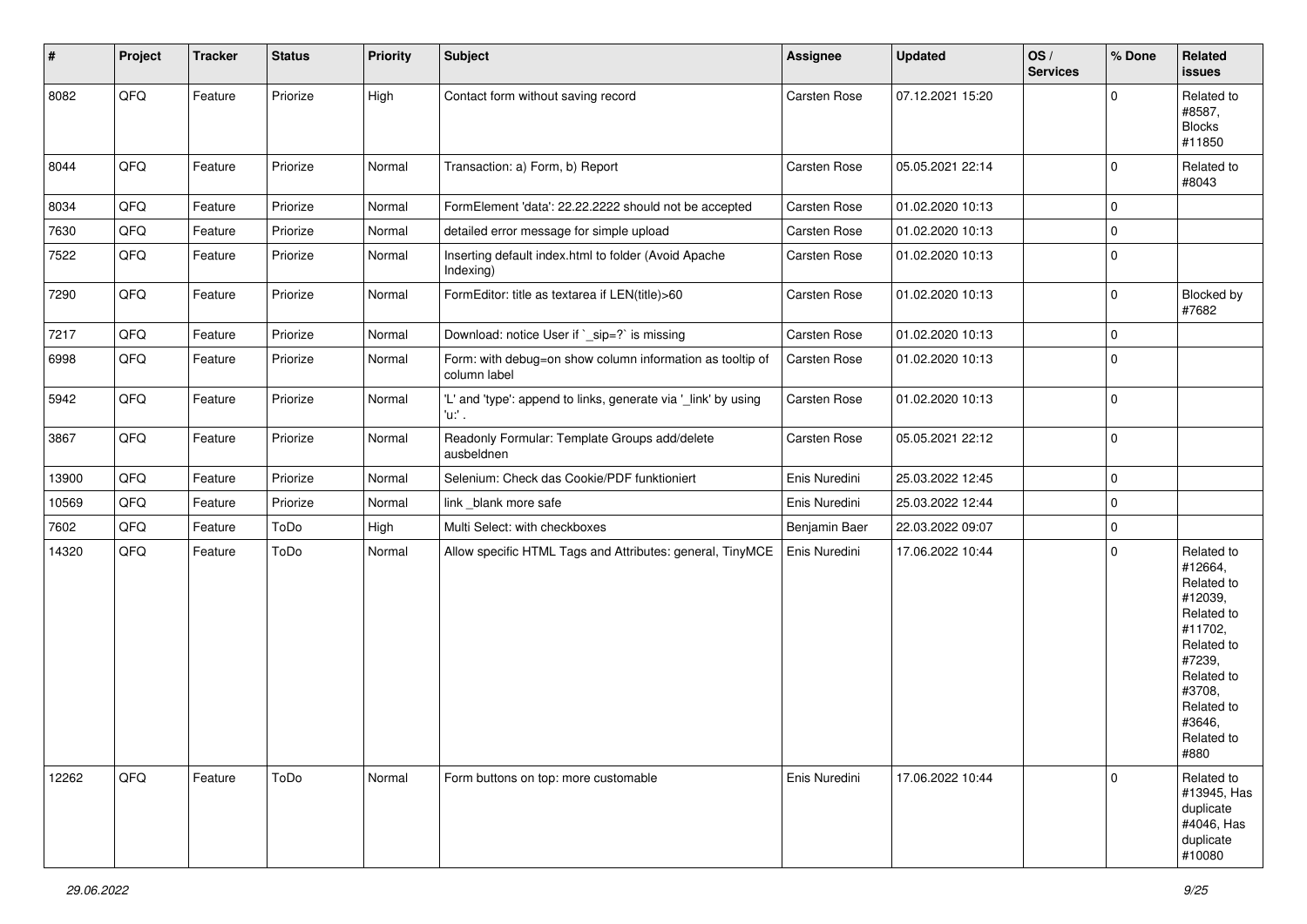| #     | Project | <b>Tracker</b> | <b>Status</b>              | <b>Priority</b> | <b>Subject</b>                                                                       | <b>Assignee</b>     | <b>Updated</b>   | OS/<br><b>Services</b> | % Done      | <b>Related</b><br>issues                                               |
|-------|---------|----------------|----------------------------|-----------------|--------------------------------------------------------------------------------------|---------------------|------------------|------------------------|-------------|------------------------------------------------------------------------|
| 4194  | QFQ     | Feature        | In Progress                | Normal          | Bootstrap 4 ist jetzt offiziel                                                       |                     | 03.05.2021 20:47 |                        | 0           | Related to<br>#10114                                                   |
| 13330 | QFQ     | Feature        | In Progress                | Normal          | Multi Form: Upload                                                                   | <b>Carsten Rose</b> | 07.11.2021 12:40 |                        | 50          | Related to<br>#9706                                                    |
| 12440 | QFQ     | Feature        | In Progress                | Normal          | Typo3 V10 upgrade (durchfuehren und testen)                                          | Carsten Rose        | 21.03.2022 09:53 |                        | 50          | Related to<br>#12357,<br>Related to<br>#12067,<br>Related to<br>#10661 |
| 12439 | QFQ     | Feature        | In Progress                | Normal          | TinyMCE Paste from Word & Character Count/Limit                                      | <b>Carsten Rose</b> | 05.05.2021 22:15 |                        | 0           |                                                                        |
| 11980 | QFQ     | Feature        | In Progress                | Normal          | protected verzeichnis MUSS geschützt werden                                          | Carsten Rose        | 07.09.2021 13:30 |                        | 0           |                                                                        |
| 11076 | QFQ     | Feature        | In Progress                | Normal          | SELECT  AS _websocket                                                                | <b>Carsten Rose</b> | 30.08.2020 17:49 |                        | 0           |                                                                        |
| 10793 | QFQ     | Feature        | In Progress                | Normal          | <b>Update NPM Packages</b>                                                           | Carsten Rose        | 07.09.2021 13:25 |                        | 30          |                                                                        |
| 10443 | QFQ     | Feature        | In Progress                | Normal          | Konzept_api / _live                                                                  | <b>Carsten Rose</b> | 07.05.2020 09:39 |                        | 0           |                                                                        |
| 9517  | QFQ     | Feature        | In Progress                | High            | Input multiple tags with typeahead                                                   | <b>Carsten Rose</b> | 03.05.2021 21:14 |                        | 40          | Related to<br>#10150                                                   |
| 6250  | QFQ     | Feature        | In Progress                | Normal          | Enhance layout: a) Subrecord, b) Subrecord-Title                                     | <b>Carsten Rose</b> | 01.02.2020 23:22 |                        | $\mathbf 0$ | Related to<br>#5391                                                    |
| 5695  | QFQ     | Feature        | In Progress                | Normal          | Multiform                                                                            | Carsten Rose        | 02.01.2021 18:38 |                        | 0           |                                                                        |
| 12630 | QFQ     | Feature        | In Progress                | Normal          | Input: date[time]: min / max values                                                  | Enis Nuredini       | 20.06.2022 18:31 |                        | 0           | Related to<br>#10096,<br>Related to<br>#14302,<br>Related to<br>#14303 |
| 13566 | QFQ     | Feature        | Ready to sync<br>(develop) | Normal          | Delete config-example.qfq.php file                                                   | <b>Carsten Rose</b> | 23.12.2021 09:25 |                        | 0           |                                                                        |
| 9548  | QFQ     | Feature        | Feedback                   | High            | FormElement: Pattern mismatch - optional report only on<br>focus lost                | Benjamin Baer       | 03.05.2021 21:14 |                        | 0           |                                                                        |
| 12584 | QFQ     | Feature        | Feedback                   | Normal          | T3 v10 migration script: replace alias-patterns (v11)                                | Carsten Rose        | 28.05.2022 11:12 |                        | 100         |                                                                        |
| 5894  | QFQ     | Feature        | Feedback                   | Normal          | Typeahead in Report: show/hide rows dynamically                                      | Carsten Rose        | 18.02.2022 08:50 |                        | 0           | Related to<br>#5893,<br>Related to<br>#5885                            |
| 13572 | QFQ     | Feature        | Feedback                   | Normal          | Form Load: misleading error message on trying to load non<br>existent primary record | Enis Nuredini       | 16.05.2022 23:16 |                        | 100         |                                                                        |
| 10782 | QFQ     | Feature        | Feedback                   | Normal          | Tiny MCE: Image Upload                                                               | Enis Nuredini       | 16.05.2022 23:16 |                        | 0           | Related to<br>#12452                                                   |
| 9052  | QFQ     | Feature        | Feedback                   | High            | Report: CodeMirror with SQL Syntax Highlight in FE                                   | Enis Nuredini       | 08.06.2022 10:25 |                        | $\pmb{0}$   |                                                                        |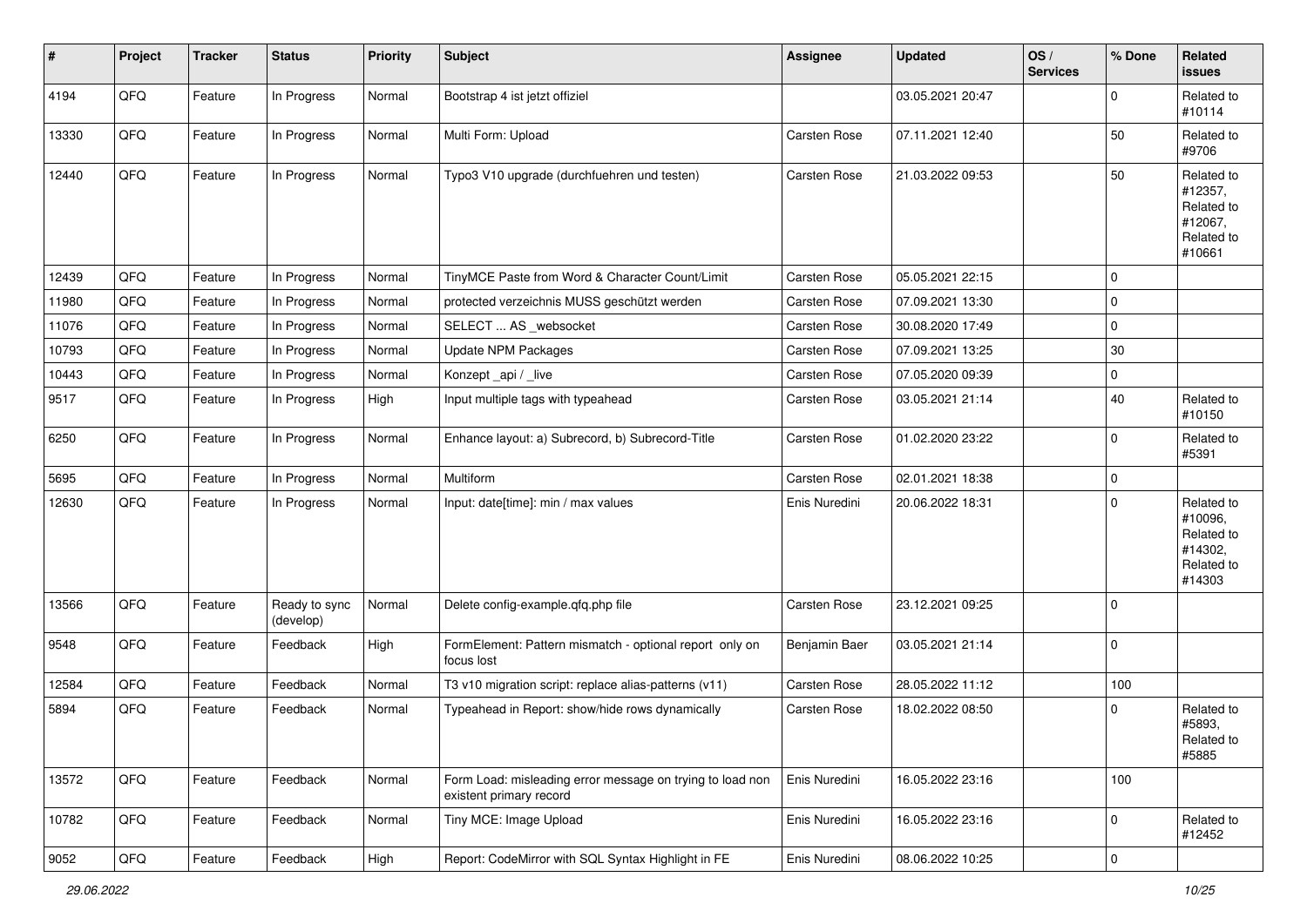| #     | Project | <b>Tracker</b> | <b>Status</b>     | <b>Priority</b> | <b>Subject</b>                                                                   | <b>Assignee</b> | <b>Updated</b>   | OS/<br><b>Services</b> | % Done      | Related<br>issues   |
|-------|---------|----------------|-------------------|-----------------|----------------------------------------------------------------------------------|-----------------|------------------|------------------------|-------------|---------------------|
| 10124 | QFQ     | Feature        | Feedback          | Normal          | qfq AAI-Login                                                                    | Karin Niffeler  | 07.05.2020 09:36 |                        | 0           |                     |
| 10738 | QFQ     | Feature        | Some day<br>maybe | Normal          | CORS headers for external API requests                                           |                 | 10.06.2020 14:00 |                        | $\mathbf 0$ |                     |
| 8056  | QFQ     | Feature        | Some day<br>maybe | Normal          | Termin Organisation (Reservation)                                                |                 | 01.02.2020 23:19 |                        | 0           | Related to<br>#8658 |
| 7921  | QFQ     | Feature        | Some day<br>maybe | Normal          | Rest API Export: URL kuerzer machen                                              |                 | 01.02.2020 23:19 |                        | $\mathbf 0$ |                     |
| 7278  | QFQ     | Feature        | Some day<br>maybe | Normal          | Form: Wert vordefinieren der immer gesetzt wird                                  |                 | 02.05.2021 09:27 |                        | 0           |                     |
| 7229  | QFQ     | Feature        | Some day<br>maybe | Normal          | New FormElement.type: Button                                                     |                 | 01.02.2021 12:32 |                        | $\mathbf 0$ |                     |
| 7108  | QFQ     | Feature        | Some day<br>maybe | Normal          | QFQ Wrap Elements                                                                |                 | 11.12.2019 16:01 |                        | $\mathbf 0$ |                     |
| 7106  | QFQ     | Feature        | Some day<br>maybe | Normal          | Beispiel Nummerierung von Rows in Report                                         |                 | 11.12.2019 16:01 |                        | $\mathbf 0$ |                     |
| 7105  | QFQ     | Feature        | Some day<br>maybe | Normal          | Beispiel wie man in einer zweiten Tabelle speichert.                             |                 | 11.12.2019 16:01 |                        | 0           |                     |
| 7104  | QFQ     | Feature        | Some day<br>maybe | Normal          | Manual: hint about escaping if '\r' appears in mail body                         |                 | 11.12.2019 16:01 |                        | $\mathbf 0$ |                     |
| 7100  | QFQ     | Feature        | Some day<br>maybe | Normal          | Download: log access, max downloads, time limit                                  |                 | 01.02.2020 23:19 |                        | $\Omega$    |                     |
| 6992  | QFQ     | Feature        | Some day<br>maybe | Normal          | DB exception: Syntax Highlight                                                   |                 | 11.12.2019 16:01 |                        | 0           | Related to<br>#5450 |
| 6704  | QFQ     | Feature        | Some day<br>maybe | Normal          | Upload Mode: Bilder in Notizen rechts sollen aktuellen<br>Upload repräsentieren. |                 | 01.02.2020 23:19 |                        | 0           | Related to<br>#3264 |
| 6515  | QFQ     | Feature        | Some day<br>maybe | Normal          | Formular: Felder dynamisch ein/ausblenden                                        |                 | 11.12.2019 16:02 |                        | 0           |                     |
| 6299  | QFQ     | Feature        | Some day<br>maybe | Normal          | Attack detection: log table with invalid SIP access                              |                 | 11.12.2019 16:02 |                        | $\mathbf 0$ | Related to<br>#3947 |
| 6288  | QFQ     | Feature        | Some day<br>maybe | Normal          | Best Practice: Erklaeren wie man ein Formular ganz in<br>'weiss' erstellen kann  |                 | 11.12.2019 16:02 |                        | $\mathbf 0$ |                     |
| 6084  | QFQ     | Feature        | Some day<br>maybe | Normal          | New escape type: 'D' - convert date                                              |                 | 01.02.2020 23:19 |                        | 0           |                     |
| 6083  | QFQ     | Feature        | Some day<br>maybe | Normal          | Dynamic Update: Value Check via SQL                                              |                 | 11.12.2019 16:02 |                        | 0           |                     |
| 5923  | QFQ     | Feature        | Some day<br>maybe | Normal          | fillStoreSystemBySqlLate                                                         |                 | 01.02.2020 23:19 |                        | $\pmb{0}$   |                     |
| 5895  | QFQ     | Feature        | Some day<br>maybe | Normal          | Tutorial: List of all QFQ Features                                               |                 | 01.02.2020 23:19 |                        | 0           |                     |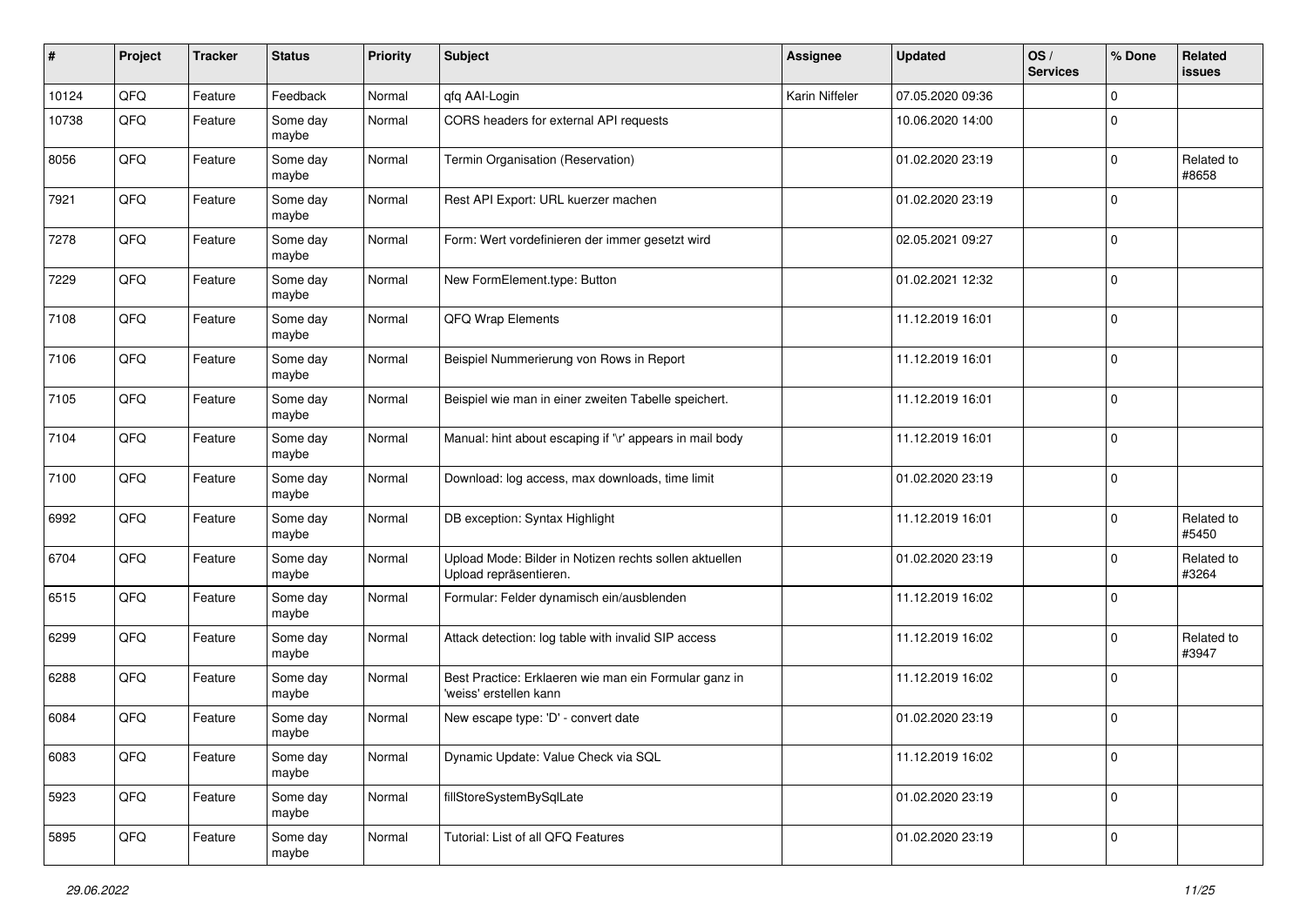| #    | Project | <b>Tracker</b> | <b>Status</b>     | <b>Priority</b> | <b>Subject</b>                                                                                                                                                | Assignee | <b>Updated</b>   | OS/<br><b>Services</b> | % Done      | <b>Related</b><br>issues |
|------|---------|----------------|-------------------|-----------------|---------------------------------------------------------------------------------------------------------------------------------------------------------------|----------|------------------|------------------------|-------------|--------------------------|
| 5893 | QFQ     | Feature        | Some day<br>maybe | Normal          | Edit on double-click                                                                                                                                          |          | 01.02.2020 23:19 |                        | $\mathbf 0$ | Related to<br>#5894      |
| 5892 | QFQ     | Feature        | Some day<br>maybe | Normal          | QFQ should use T3 API to manipulate FE GROUP<br>membership                                                                                                    |          | 01.02.2020 23:20 |                        | $\Omega$    |                          |
| 5851 | QFQ     | Feature        | Some day<br>maybe | Normal          | Queue System implementieren: MQTT, RabbitMQ                                                                                                                   |          | 01.02.2020 23:20 |                        | $\mathbf 0$ | Related to<br>#5715      |
| 5850 | QFQ     | Feature        | Some day<br>maybe | Normal          | Deployment: In QFQ Doc best practice fuer zeitgemaesses<br>Deployment beschreiben                                                                             |          | 01.02.2020 23:20 |                        | $\Omega$    |                          |
| 5805 | QFQ     | Feature        | Some day<br>maybe | Normal          | TypeAHead SQL value instead of key stored                                                                                                                     |          | 01.02.2020 23:19 |                        | $\pmb{0}$   | Related to<br>#5444      |
| 5783 | QFQ     | Feature        | Some day<br>maybe | Normal          | <b>BPMN View/Edit</b>                                                                                                                                         |          | 11.12.2019 16:02 |                        | $\mathbf 0$ |                          |
| 5455 | QFQ     | Feature        | Some day<br>maybe | Normal          | Mail Redirects grld abhaengig                                                                                                                                 |          | 01.02.2020 23:20 |                        | $\Omega$    |                          |
| 5452 | QFQ     | Feature        | Some day<br>maybe | Normal          | Thumbnails from PDF: bad quality                                                                                                                              |          | 01.02.2020 23:20 |                        | $\mathbf 0$ |                          |
| 5342 | QFQ     | Feature        | Some day<br>maybe | Normal          | link - with HTML Attributes                                                                                                                                   |          | 01.02.2020 23:20 |                        | $\pmb{0}$   | Related to<br>#14077     |
| 5160 | QFQ     | Feature        | Some day<br>maybe | Normal          | QFQ collaborative / together.js, ShareJS, y-js, collaborative,                                                                                                |          | 11.12.2019 16:02 |                        | $\Omega$    |                          |
| 5129 | QFQ     | Feature        | Some day<br>maybe | Normal          | Reports: SQL fuer x Achse und y Achse                                                                                                                         |          | 11.12.2019 16:02 |                        | 0           |                          |
| 4974 | QFQ     | Feature        | Some day<br>maybe | Normal          | Long polling - inform all listening clients of changes                                                                                                        |          | 11.12.2019 16:02 |                        | $\Omega$    |                          |
| 4816 | QFQ     | Feature        | Some day<br>maybe | Normal          | Templates for QFQ Reports (Tables, Radios, )                                                                                                                  |          | 01.02.2020 23:20 |                        | $\Omega$    |                          |
| 4719 | QFQ     | Feature        | Some day<br>maybe | Normal          | Custom Message in Client in case of 'Browser tab close,<br>modification will be lost'                                                                         |          | 01.02.2020 23:20 |                        | $\mathbf 0$ |                          |
| 4640 | QFQ     | Feature        | Some day<br>maybe | Normal          | <b>Rename System Forms</b>                                                                                                                                    |          | 01.02.2020 23:20 |                        | $\mathbf 0$ |                          |
| 4627 | QFQ     | Feature        | Some day<br>maybe | Normal          | dbupdate: all tables - check 'create', 'modified' if it is possible<br>to change to default 'CURRENT_TIMESTAMP' and modified<br>'ON UPDATE CURRENT_TIMESTAMP' |          | 01.02.2020 23:20 |                        | $\Omega$    |                          |
| 4626 | QFQ     | Feature        | Some day<br>maybe | Normal          | Mobile View: 'classBody=qfq-form-right' makes no sense                                                                                                        |          | 01.02.2020 23:20 |                        | $\mathbf 0$ |                          |
| 4551 | QFQ     | Feature        | Some day<br>maybe | Normal          | Set 'pills' via dynamicUpdate to show/hide/disabled                                                                                                           |          | 01.02.2020 23:20 |                        | $\Omega$    | Related to<br>#3752      |
| 4536 | QFQ     | Feature        | Some day<br>maybe | Normal          | FE upload: problem with delete if mutliple uploads an<br>FE.name="                                                                                            |          | 01.02.2020 23:20 |                        | $\Omega$    |                          |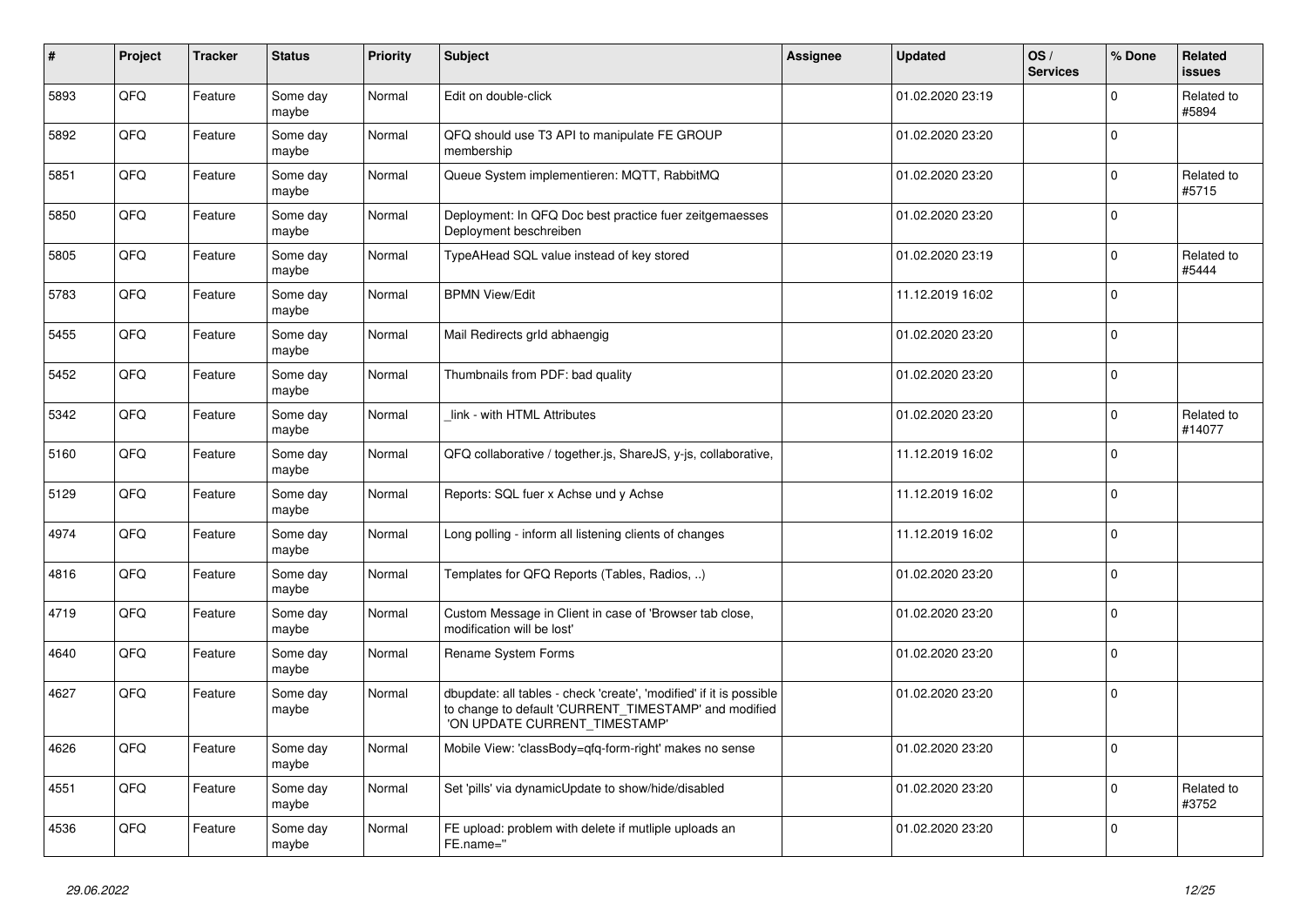| $\sharp$ | Project | <b>Tracker</b> | <b>Status</b>     | <b>Priority</b> | <b>Subject</b>                                                                                                                                           | <b>Assignee</b> | <b>Updated</b>   | OS/<br><b>Services</b> | % Done      | Related<br>issues                           |
|----------|---------|----------------|-------------------|-----------------|----------------------------------------------------------------------------------------------------------------------------------------------------------|-----------------|------------------|------------------------|-------------|---------------------------------------------|
| 4446     | QFQ     | Feature        | Some day<br>maybe | Normal          | New FE get same feldContainerId as last modifed FE                                                                                                       |                 | 01.02.2020 23:20 |                        | $\mathbf 0$ |                                             |
| 4445     | QFQ     | Feature        | Some day<br>maybe | Normal          | template group: Option to simulate fieldset                                                                                                              |                 | 28.06.2021 14:11 |                        | $\mathbf 0$ |                                             |
| 4444     | QFQ     | Feature        | Some day<br>maybe | Normal          | FE.type=upload: detect mime type                                                                                                                         |                 | 11.12.2019 16:02 |                        | 0           | Related to<br>#4303                         |
| 4443     | QFQ     | Feature        | Some day<br>maybe | Normal          | Form: multiple secondary tables                                                                                                                          |                 | 01.02.2020 23:20 |                        | 0           |                                             |
| 4442     | QFQ     | Feature        | Some day<br>maybe | Normal          | Special Column Name: _link - new symbol G (Glyph) to<br>choose any available symbol                                                                      |                 | 11.12.2019 16:02 |                        | $\mathbf 0$ |                                             |
| 4440     | QFQ     | Feature        | Some day<br>maybe | Normal          | Manual.rst: explain how to. expand PHP Session to 4h                                                                                                     |                 | 11.12.2019 16:02 |                        | $\mathbf 0$ |                                             |
| 4439     | QFQ     | Feature        | Some day<br>maybe | Normal          | Log: report all actions fired by an FE Element, incl. the<br>original directive (slaveld, sqlInsert, )                                                   |                 | 01.02.2020 23:20 |                        | $\mathbf 0$ | Related to<br>#4432,<br>Related to<br>#5458 |
| 4435     | QFQ     | Feature        | Some day<br>maybe | Normal          | Report: striptags - specify allowed tags                                                                                                                 |                 | 01.02.2020 23:20 |                        | $\mathbf 0$ |                                             |
| 4433     | QFQ     | Feature        | Some day<br>maybe | Normal          | Log when SIP will be destroyed by QFQ for any (security)<br>reason                                                                                       |                 | 01.02.2020 23:20 |                        | $\mathbf 0$ | Related to<br>#4432,<br>Related to<br>#5458 |
| 4027     | QFQ     | Feature        | Some day<br>maybe | Normal          | Missing: orange 'check' / 'bullet'                                                                                                                       |                 | 11.12.2019 16:03 |                        | $\Omega$    |                                             |
| 3880     | QFQ     | Feature        | Some day<br>maybe | Normal          | Form 'Form': anlegen einer Tabelle                                                                                                                       |                 | 14.01.2021 10:12 |                        | 0           |                                             |
| 3879     | QFQ     | Feature        | Some day<br>maybe | Normal          | Form 'FormElement': Beim Feld 'name' rechts in der Notiz<br>einen Link einblenden - a) aktuelle Definition anzeigen, b)<br>Spalte in der Tabelle anlegen |                 | 11.12.2019 16:03 |                        | 0           |                                             |
| 3878     | QFQ     | Feature        | Some day<br>maybe | Normal          | Form 'FormElement': Spalte 'name' typeAhead mit<br>Spaltennamen der Primarytable.                                                                        |                 | 11.12.2019 16:03 |                        | 0           |                                             |
| 3646     | QFQ     | Feature        | Some day<br>maybe | Normal          | Moeglichkeit HTML Tags in Reports auszugeben (zu<br>enkodieren: htmlspecialchars)                                                                        |                 | 11.12.2019 16:02 |                        | $\mathbf 0$ | Related to<br>#14320                        |
| 3617     | QFQ     | Feature        | Some day<br>maybe | Normal          | Load javascripts at bottom                                                                                                                               |                 | 11.12.2019 16:02 |                        | $\mathbf 0$ |                                             |
| 3567     | QFQ     | Feature        | Some day<br>maybe | Low             | 'Save', 'Close', 'New' als FormElement                                                                                                                   |                 | 11.12.2019 16:02 |                        | 0           |                                             |
| 3495     | QFQ     | Feature        | Some day<br>maybe | Normal          | Predifined Parameter werden nicht in '+' (add new record)<br>SIP gerendert.                                                                              |                 | 11.12.2019 16:02 |                        | $\mathbf 0$ |                                             |
| 2950     | QFQ     | Feature        | Some day<br>maybe | Normal          | Inhalt QFQ Records als File                                                                                                                              |                 | 11.12.2019 16:03 |                        | $\pmb{0}$   |                                             |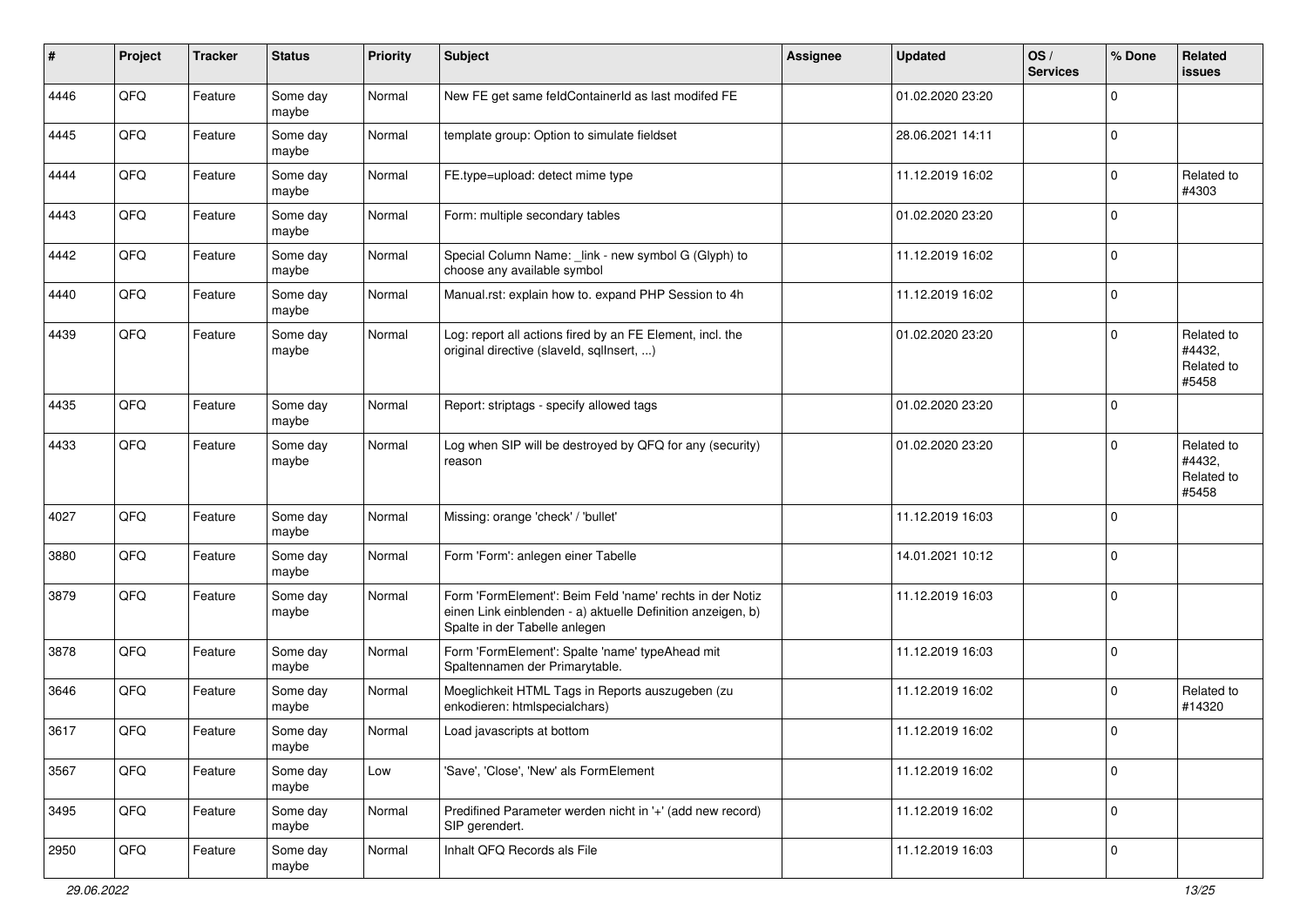| #    | Project | <b>Tracker</b> | <b>Status</b>     | <b>Priority</b> | <b>Subject</b>                                                                                               | Assignee      | <b>Updated</b>   | OS/<br><b>Services</b> | % Done      | Related<br>issues                                                      |
|------|---------|----------------|-------------------|-----------------|--------------------------------------------------------------------------------------------------------------|---------------|------------------|------------------------|-------------|------------------------------------------------------------------------|
| 1623 | QFQ     | Feature        | Some day<br>maybe | Normal          | RealURL                                                                                                      |               | 11.12.2019 16:03 |                        | 30          |                                                                        |
| 1510 | QFQ     | Feature        | Some day<br>maybe | Normal          | jquery von google laden, falls das nicht geht lokal                                                          |               | 11.12.2019 16:03 |                        | $\mathbf 0$ |                                                                        |
| 1253 | QFG     | Feature        | Some day<br>maybe | Normal          | QF: Colorpicker                                                                                              |               | 11.12.2019 16:03 |                        | $\mathbf 0$ |                                                                        |
| 1251 | QFQ     | Feature        | Some day<br>maybe | Normal          | QF: Combo                                                                                                    |               | 11.12.2019 16:03 |                        | $\mathbf 0$ |                                                                        |
| 1234 | QFQ     | Feature        | Some day<br>maybe | Normal          | QF: Record numbering: Im Grid soll in Spalte 1 optional die<br>laufende Nummer der Records angezeigt werden. |               | 01.02.2020 23:20 |                        | $\pmb{0}$   |                                                                        |
| 955  | QFQ     | Feature        | Some day<br>maybe | Normal          | QF: Notizen vor/nach dem Form                                                                                |               | 01.02.2020 23:20 |                        | $\mathbf 0$ |                                                                        |
| 880  | QFQ     | Feature        | Some day<br>maybe | Urgent          | Security: PHP, SQL Injection, XSS                                                                            |               | 03.05.2021 21:14 |                        | $\Omega$    | Related to<br>#14320                                                   |
| 9130 | QFQ     | Feature        | Some day<br>maybe | Normal          | tablesorter: Automatic Row numbering / Zeilenummer                                                           | Benjamin Baer | 01.02.2020 23:22 |                        | $\pmb{0}$   |                                                                        |
| 8522 | QFQ     | Feature        | Some day<br>maybe | Normal          | build QFQ - npm warnings                                                                                     | Benjamin Baer | 01.02.2020 23:19 |                        | 50          |                                                                        |
| 7732 | QFQ     | Feature        | Some day<br>maybe | Normal          | Javascript: Lazy Loading der add on libs                                                                     | Benjamin Baer | 08.06.2022 10:38 |                        | 0           | Related to<br>#12611,<br>Related to<br>#12490,<br>Related to<br>#10013 |
| 6972 | QFQ     | Feature        | Some day<br>maybe | Normal          | Fabric Clipboard / cross browser tab                                                                         | Benjamin Baer | 01.02.2020 23:21 |                        | $\Omega$    |                                                                        |
| 6970 | QFQ     | Feature        | Some day<br>maybe | Normal          | tablesorter: default fuer 'sortReset' aendern von 'Ctrl' zu 'Alt'                                            | Benjamin Baer | 01.02.2020 23:21 |                        | $\Omega$    |                                                                        |
| 5389 | QFQ     | Feature        | Some day<br>maybe | Normal          | QFQ Design: Multline label / note                                                                            | Benjamin Baer | 01.02.2020 23:19 |                        | $\Omega$    |                                                                        |
| 5024 | QFQ     | Feature        | Some day<br>maybe | Normal          | Fabric: Generate PDF with edits                                                                              | Benjamin Baer | 01.02.2020 23:20 |                        | 0           | Related to<br>#10704                                                   |
| 4420 | QFQ     | Feature        | Some day<br>maybe | Normal          | Client: Local Storage - store the changes of a form, local in<br>the browser.                                | Benjamin Baer | 11.12.2019 16:02 |                        | $\mathbf 0$ |                                                                        |
| 3692 | QFQ     | Feature        | Some day<br>maybe | Normal          | QFQ Webseite                                                                                                 | Benjamin Baer | 11.12.2019 16:02 |                        | $\mathbf 0$ | Related to<br>#5033                                                    |
| 3415 | QFQ     | Feature        | Some day<br>maybe | Normal          | FE Login Box Templatefile                                                                                    | Benjamin Baer | 11.12.2019 16:02 |                        | $\pmb{0}$   |                                                                        |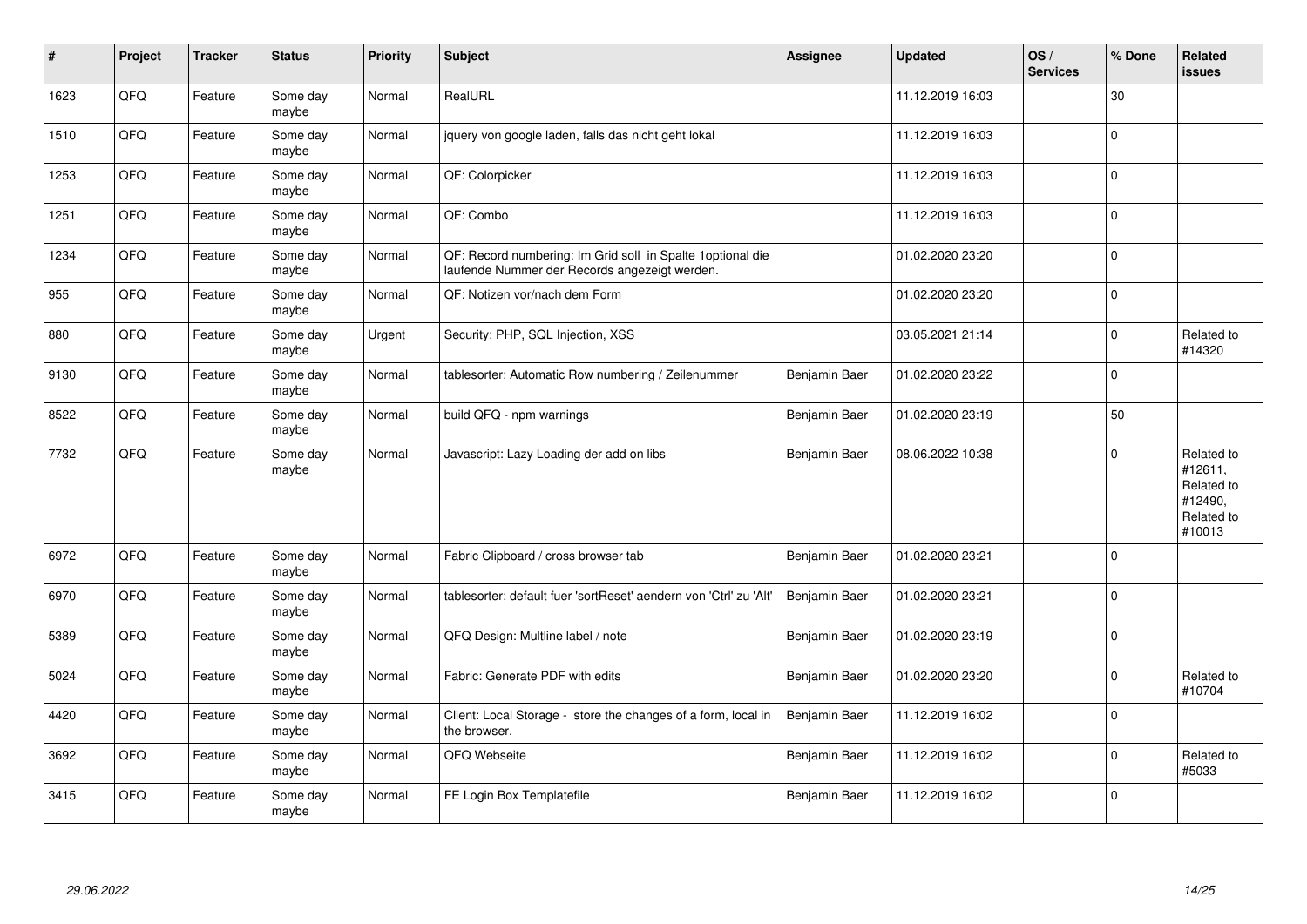| #     | Project | <b>Tracker</b> | <b>Status</b>     | <b>Priority</b> | <b>Subject</b>                                    | <b>Assignee</b> | <b>Updated</b>   | OS/<br><b>Services</b> | % Done      | Related<br>issues                                                     |
|-------|---------|----------------|-------------------|-----------------|---------------------------------------------------|-----------------|------------------|------------------------|-------------|-----------------------------------------------------------------------|
| 12611 | QFQ     | Feature        | Some day<br>maybe | Normal          | Refactoring: Bootstrap with Lazy Loading          | Carsten Rose    | 08.06.2022 10:37 |                        | $\mathbf 0$ | Related to<br>#12490,<br>Related to<br>#10013,<br>Related to<br>#7732 |
| 12337 | QFQ     | Feature        | Some day<br>maybe | Normal          | Database.php: better caching                      | Carsten Rose    | 16.09.2021 15:10 |                        | $\mathbf 0$ |                                                                       |
| 12315 | QFQ     | Feature        | Some day<br>maybe | Normal          | Form History (Diffs) / Backups                    | Carsten Rose    | 16.09.2021 15:10 |                        | $\mathbf 0$ |                                                                       |
| 11323 | QFQ     | Feature        | Some day<br>maybe | Normal          | Report Frontend Editor Modal + Codemirror         | Carsten Rose    | 16.09.2021 15:10 |                        | $\mathbf 0$ | Related to<br>#11036                                                  |
| 11322 | QFQ     | Feature        | Some day<br>maybe | Normal          | Form Element JSON - (multiline parameter field)   | Carsten Rose    | 16.09.2021 15:10 |                        | $\mathbf 0$ |                                                                       |
| 11217 | QFQ     | Feature        | Some day<br>maybe | Normal          | <b>Extend Script Functionality</b>                | Carsten Rose    | 16.09.2021 15:10 |                        | $\pmb{0}$   |                                                                       |
| 11036 | QFQ     | Feature        | Some day<br>maybe | Normal          | inline report editor permissions                  | Carsten Rose    | 16.09.2021 15:09 |                        | $\mathbf 0$ | Related to<br>#11323                                                  |
| 10745 | QFQ     | Feature        | Some day<br>maybe | Normal          | Tablesorter Excel Export                          | Carsten Rose    | 16.09.2021 15:09 |                        | $\mathbf 0$ |                                                                       |
| 10716 | QFQ     | Feature        | Some day<br>maybe | Normal          | Business Logic mit Externen Skripten              | Carsten Rose    | 16.09.2021 15:10 |                        | $\mathbf 0$ | Related to<br>#10713,<br>Related to<br>#8217                          |
| 10116 | QFQ     | Feature        | Some day<br>maybe | Normal          | TypeAhead: Tag - show inside 'input' element      | Carsten Rose    | 16.09.2021 15:09 |                        | $\mathbf 0$ |                                                                       |
| 10095 | QFQ     | Feature        | Some day<br>maybe | Normal          | Generic Gitlab Integration into QFQ               | Carsten Rose    | 16.09.2021 15:10 |                        | $\mathbf 0$ |                                                                       |
| 10013 | QFQ     | Feature        | Some day<br>maybe | Normal          | FE.typ=editor: CodeMirror                         | Carsten Rose    | 08.06.2022 10:37 |                        | $\mathbf 0$ | Related to<br>#12611,<br>Related to<br>#12490,<br>Related to<br>#7732 |
| 9704  | QFQ     | Feature        | Some day<br>maybe | Normal          | Thumbnails Generieren beim Splitten von PDF Files | Carsten Rose    | 11.12.2019 16:01 |                        | 0           |                                                                       |
| 9579  | QFQ     | Feature        | Some day<br>maybe | Normal          | Multiform with Process Row                        | Carsten Rose    | 11.12.2019 16:01 |                        | $\pmb{0}$   |                                                                       |
| 8894  | QFQ     | Feature        | Some day<br>maybe | Normal          | Documentation Tags Usable in QFQ Application      | Carsten Rose    | 11.12.2019 16:01 |                        | $\pmb{0}$   |                                                                       |
| 8892  | QFQ     | Feature        | Some day<br>maybe | Normal          | Display and Edit SQL Comments in Form Editor      | Carsten Rose    | 11.12.2019 16:01 |                        | $\pmb{0}$   |                                                                       |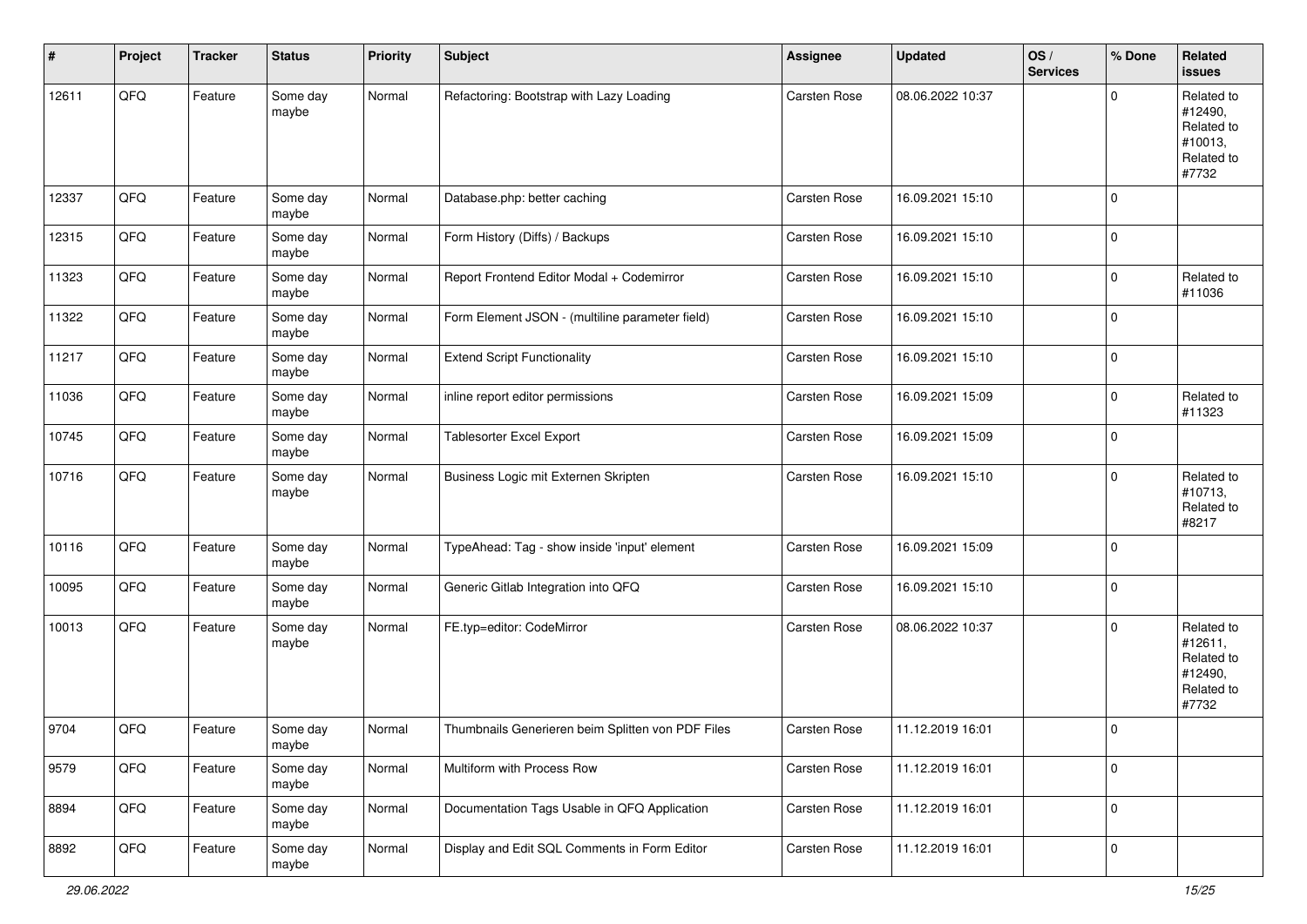| #    | Project | <b>Tracker</b> | <b>Status</b>     | <b>Priority</b> | <b>Subject</b>                                                                                 | <b>Assignee</b> | <b>Updated</b>   | OS/<br><b>Services</b> | % Done      | <b>Related</b><br>issues                    |
|------|---------|----------------|-------------------|-----------------|------------------------------------------------------------------------------------------------|-----------------|------------------|------------------------|-------------|---------------------------------------------|
| 8586 | QFQ     | Feature        | Some day<br>maybe | Normal          | QFQ: Enhance Error message for 'record not found'                                              | Carsten Rose    | 16.09.2021 15:10 |                        | $\Omega$    |                                             |
| 8520 | QFQ     | Feature        | Some day<br>maybe | Normal          | Bring QFQ to Composer                                                                          | Carsten Rose    | 16.09.2021 15:10 |                        | $\mathbf 0$ |                                             |
| 8101 | QFQ     | Feature        | Some day<br>maybe | Normal          | Password hash: support further hashing methods                                                 | Carsten Rose    | 16.09.2021 15:10 |                        | $\Omega$    |                                             |
| 7453 | QFQ     | Feature        | Some day<br>maybe | Normal          | import / export forms QFQ                                                                      | Carsten Rose    | 16.09.2021 15:10 |                        | $\mathbf 0$ |                                             |
| 7452 | QFQ     | Feature        | Some day<br>maybe | Normal          | automate deployment new QFQ version                                                            | Carsten Rose    | 16.09.2021 15:10 |                        | $\Omega$    |                                             |
| 7336 | QFQ     | Feature        | Some day<br>maybe | Normal          | PDF Upload: disallow PDFs with specific Meta information                                       | Carsten Rose    | 11.12.2019 16:01 |                        | $\mathbf 0$ |                                             |
| 7107 | QFQ     | Feature        | Some day<br>maybe | Normal          | Showcase Registration Tool: Anmeldung / Administration :<br>Liste Anmeldungen / Emaileinaldung | Carsten Rose    | 11.12.2019 16:01 |                        | $\mathbf 0$ |                                             |
| 6715 | QFQ     | Feature        | Some day<br>maybe | Normal          | Code-Refactoring: dbArray vereinheitlichen                                                     | Carsten Rose    | 11.12.2019 16:02 |                        | $\mathbf 0$ |                                             |
| 5983 | QFQ     | Feature        | Some day<br>maybe | Normal          | Form Submit (save & update): normalize date/-time FE                                           | Carsten Rose    | 01.02.2020 23:19 |                        | $\mathbf 0$ |                                             |
| 5852 | QFQ     | Feature        | Some day<br>maybe | Normal          | Logging: mail.log / sql.log - im FE anzeigen und via AJAX<br>aktualisieren                     | Carsten Rose    | 01.02.2020 23:19 |                        | $\mathbf 0$ | Related to<br>#5885                         |
| 5665 | QFQ     | Feature        | Some day<br>maybe | Normal          | Versuch das '{{!' nicht mehr noetig ist.                                                       | Carsten Rose    | 01.02.2020 23:20 |                        | $\Omega$    | Related to<br>#7432,<br>Related to<br>#7434 |
| 5579 | QFQ     | Feature        | Some day<br>maybe | Normal          | Enhance Doc / Presentation: variable type 'link column type'                                   | Carsten Rose    | 01.02.2020 23:19 |                        | $\Omega$    |                                             |
| 5548 | QFQ     | Feature        | Some day<br>maybe | Normal          | 801 Textfiles/Scriptfiles als Thumbnail                                                        | Carsten Rose    | 07.03.2022 16:26 |                        | $\mathbf 0$ |                                             |
| 5480 | QFQ     | Feature        | Some day<br>maybe | Normal          | QFQ: Dokumentation mit Screenshots versehen                                                    | Carsten Rose    | 01.02.2020 23:20 |                        | $\Omega$    | Related to<br>#9879                         |
| 5428 | QFQ     | Feature        | Some day<br>maybe | Normal          | secure thumbnail: late render on access.                                                       | Carsten Rose    | 01.02.2020 23:20 |                        | $\mathbf 0$ |                                             |
| 5132 | QFQ     | Feature        | Some day<br>maybe | Normal          | Error Message sendmail missing attachment: more details                                        | Carsten Rose    | 01.02.2020 23:19 |                        | $\mathbf 0$ |                                             |
| 4956 | QFQ     | Feature        | Some day<br>maybe | Normal          | Sendmail: Benutzerdefinierte Headers                                                           | Carsten Rose    | 11.12.2019 16:02 |                        | 0           |                                             |
| 4872 | QFQ     | Feature        | Some day<br>maybe | Normal          | Fields of Typo3 page available in STORE_TYPO3                                                  | Carsten Rose    | 01.02.2020 23:19 |                        | $\pmb{0}$   |                                             |
| 4869 | QFQ     | Feature        | Some day<br>maybe | Normal          | Dynamic Update (show, hide, readonly?, required?) for<br><b>Template Group Elements</b>        | Carsten Rose    | 01.02.2020 23:19 |                        | $\pmb{0}$   | Related to<br>#4865                         |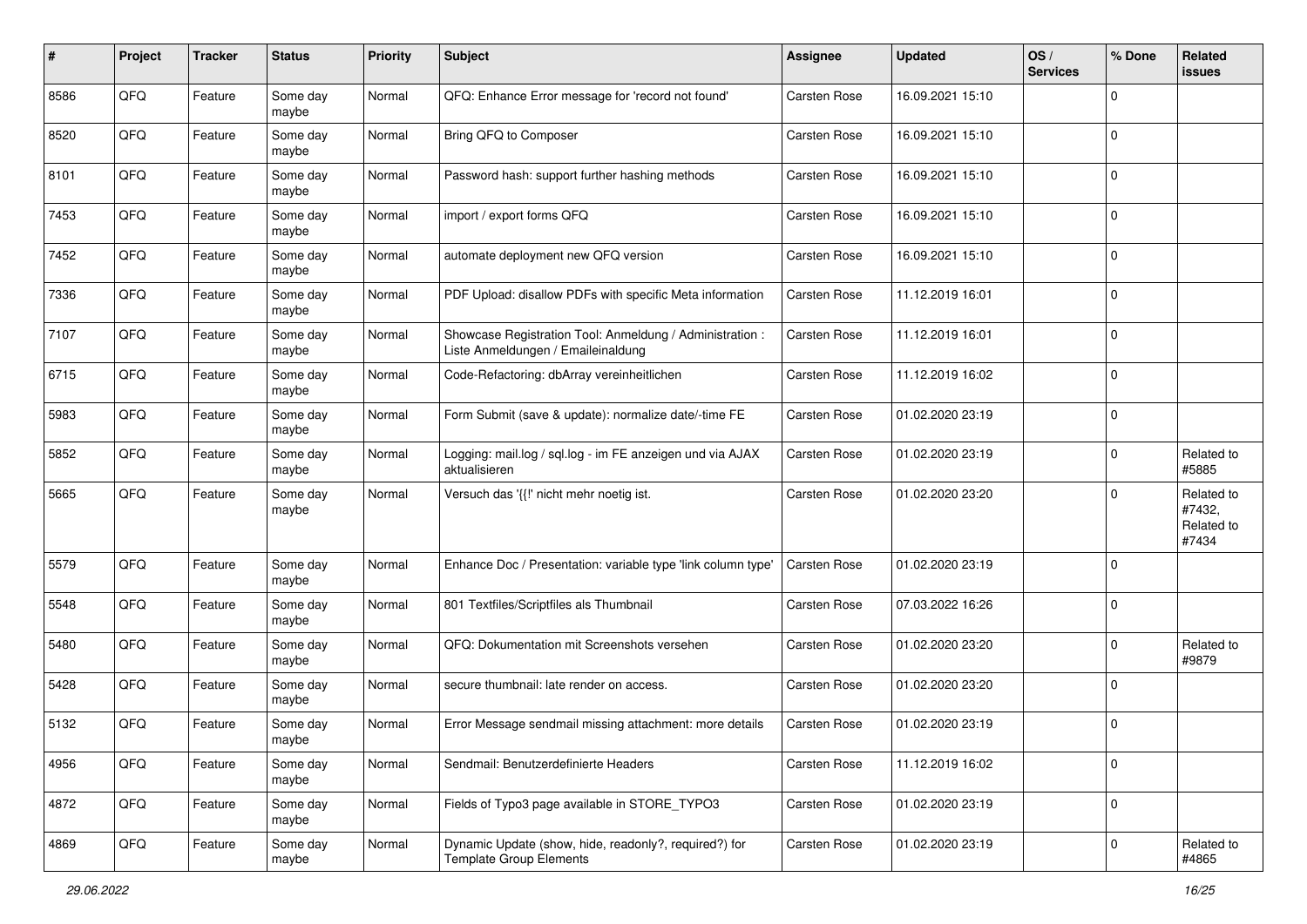| #    | Project | <b>Tracker</b> | <b>Status</b>     | <b>Priority</b> | <b>Subject</b>                                                                                                          | <b>Assignee</b> | <b>Updated</b>   | OS/<br><b>Services</b> | % Done         | Related<br><b>issues</b>                    |
|------|---------|----------------|-------------------|-----------------|-------------------------------------------------------------------------------------------------------------------------|-----------------|------------------|------------------------|----------------|---------------------------------------------|
| 4839 | QFQ     | Feature        | Some day<br>maybe | Normal          | qfq-handle in <head> Abschnitt</head>                                                                                   | Carsten Rose    | 11.12.2019 16:02 |                        | $\mathbf 0$    |                                             |
| 4757 | QFQ     | Feature        | Some day<br>maybe | Normal          | Test subrecord: download links ok? Links ok?                                                                            | Carsten Rose    | 01.02.2020 23:20 |                        | $\mathbf 0$    |                                             |
| 4652 | QFQ     | Feature        | Some day<br>maybe | Normal          | UZH CD: Weiterleitung auf benutzerdefinierte 403/404 Seite                                                              | Carsten Rose    | 01.02.2020 23:20 |                        | $\mathbf 0$    |                                             |
| 4650 | QFQ     | Feature        | Some day<br>maybe | Normal          | Convert html to doc/rtf                                                                                                 | Carsten Rose    | 01.02.2020 23:20 |                        | 0              | Related to<br>#10704                        |
| 4606 | QFQ     | Feature        | Some day<br>maybe | Normal          | link: qualifier to render bootstrap button                                                                              | Carsten Rose    | 01.02.2020 23:19 |                        | $\mathbf 0$    |                                             |
| 4365 | QFQ     | Feature        | Some day<br>maybe | Normal          | Multi Language: new way of config                                                                                       | Carsten Rose    | 01.02.2020 23:20 |                        | $\mathbf 0$    |                                             |
| 4349 | QFQ     | Feature        | Some day<br>maybe | Normal          | link download: downloaded external URL to<br>deliver/concatenate - check mimetipe and handle it correctly               | Carsten Rose    | 11.12.2019 16:02 |                        | $\mathbf 0$    |                                             |
| 4343 | QFQ     | Feature        | Some day<br>maybe | Normal          | Link: Classifier to add 'attributes'                                                                                    | Carsten Rose    | 01.02.2020 23:20 |                        | $\mathbf 0$    | Related to<br>#14077                        |
| 4330 | QFQ     | Feature        | Some day<br>maybe | Normal          | Error Message: report missing {{ / }} in sqlUpdate, sqlInsert,<br>sqlDelete, sqlAfter, sqlBefore in FE action elements. | Carsten Rose    | 01.02.2020 23:20 |                        | $\mathbf 0$    |                                             |
| 4259 | QFQ     | Feature        | Some day<br>maybe | Normal          | Instant trigger a cron job                                                                                              | Carsten Rose    | 11.12.2019 16:03 |                        | $\mathbf 0$    |                                             |
| 4258 | QFQ     | Feature        | Some day<br>maybe | High            | System Defaults: Forms                                                                                                  | Carsten Rose    | 03.05.2021 21:14 |                        | $\mathbf 0$    |                                             |
| 4197 | QFQ     | Feature        | Some day<br>maybe | Normal          | Unit Test fuer JSON Stream von QuickFormQuery.php ><br>doForm()                                                         | Carsten Rose    | 11.12.2019 16:03 |                        | $\mathbf 0$    |                                             |
| 4026 | QFQ     | Feature        | Some day<br>maybe | Normal          | sqlLog.sql: log number of FE.id                                                                                         | Carsten Rose    | 11.12.2019 16:03 |                        | $\mathbf 0$    | Related to<br>#5458                         |
| 4018 | QFQ     | Feature        | Some day<br>maybe | Normal          | typeahead: solve problem with potential long query<br>parameter                                                         | Carsten Rose    | 11.12.2019 16:03 |                        | $\mathbf 0$    |                                             |
| 3991 | QFQ     | Feature        | Some day<br>maybe | Normal          | report: Columnname ' skipWrap' skips 'fbeg', 'fend'                                                                     | Carsten Rose    | 11.12.2019 16:03 |                        | 0              |                                             |
| 3990 | QFQ     | Feature        | Some day<br>maybe | High            | custom class definition: add space automatically                                                                        | Carsten Rose    | 03.05.2021 21:14 |                        | $\mathbf 0$    |                                             |
| 3967 | QFQ     | Feature        | Some day<br>maybe | High            | Report: Checkbox, Radio, Dropdown, Input welches ohne<br>Submit funktioniert - 'Inline-Form'                            | Carsten Rose    | 03.05.2021 21:14 |                        | $\mathbf 0$    |                                             |
| 3947 | QFQ     | Feature        | Some day<br>maybe | Normal          | Attack detectect: logout current user                                                                                   | Carsten Rose    | 11.12.2019 16:03 |                        | $\mathbf 0$    | Related to<br>#5458,<br>Related to<br>#6299 |
| 3942 | QFQ     | Feature        | Some day<br>maybe | Normal          | Action Elemente: neu generierte IDs via FE weitergeben                                                                  | Carsten Rose    | 11.12.2019 16:03 |                        | $\overline{0}$ | Related to<br>#3941                         |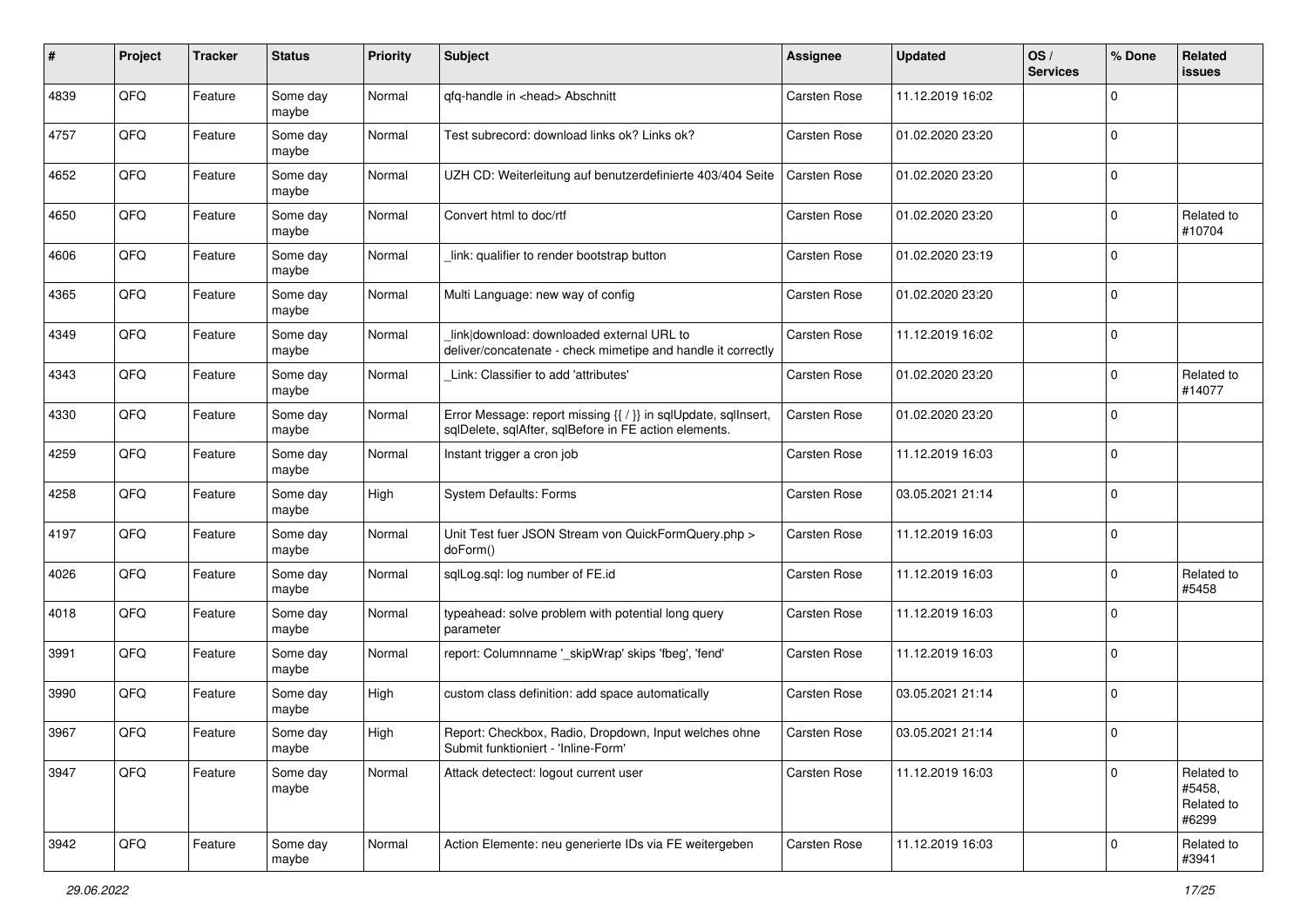| #    | Project | <b>Tracker</b> | <b>Status</b>     | <b>Priority</b> | <b>Subject</b>                                                                                                                               | <b>Assignee</b>     | <b>Updated</b>   | OS/<br><b>Services</b> | % Done      | <b>Related</b><br>issues                    |
|------|---------|----------------|-------------------|-----------------|----------------------------------------------------------------------------------------------------------------------------------------------|---------------------|------------------|------------------------|-------------|---------------------------------------------|
| 3941 | QFQ     | Feature        | Some day<br>maybe | Normal          | sqlAfter: es sollten mehrere moeglich sein                                                                                                   | <b>Carsten Rose</b> | 11.12.2019 16:03 |                        | 0           | Related to<br>#3942                         |
| 3905 | QFQ     | Feature        | Some day<br>maybe | Normal          | Documentation: Best Practice anhand eines Online<br>Bewerbungstools                                                                          | <b>Carsten Rose</b> | 11.12.2019 16:03 |                        | 0           |                                             |
| 3900 | QFQ     | Feature        | Some day<br>maybe | Normal          | Extend documentation of 'Copy / Paste'                                                                                                       | Carsten Rose        | 11.12.2019 16:03 |                        | 0           | Related to<br>#3899                         |
| 3877 | QFQ     | Feature        | Some day<br>maybe | Normal          | FormEditor: die Felder die aktuell nicht gebraucht werden<br>nur auf readonly/disabled setzen (nicht ausblenden > das<br>irritiert.          | Carsten Rose        | 11.12.2019 16:03 |                        | 0           |                                             |
| 3848 | QFQ     | Feature        | Some day<br>maybe | High            | Antivirus check fuer Upload files in qfq?                                                                                                    | Carsten Rose        | 03.05.2021 21:14 |                        | 0           | Related to<br>#4131                         |
| 3708 | QFQ     | Feature        | Some day<br>maybe | Normal          | Form: input - 'specialchars', 'none'  gewisse tags<br>erlauben, andere verbieten                                                             | <b>Carsten Rose</b> | 11.12.2019 16:02 |                        | 0           | Related to<br>#14320                        |
| 3677 | QFQ     | Feature        | Some day<br>maybe | Normal          | wkhtmltopdf: FE User access prohibited, if client IP changes<br>\$TYPO3_CONF_VARS[FE][lockIP]                                                | Carsten Rose        | 11.12.2019 16:02 |                        | 0           |                                             |
| 3666 | QFQ     | Feature        | Some day<br>maybe | Normal          | a) Performance Messung: mysql_real_escape_string() im<br>Vergleich zu str_replace(), b) doppeltes Aufrufen von<br>mysql_real_escape_string() | <b>Carsten Rose</b> | 11.12.2019 16:02 |                        | $\mathbf 0$ |                                             |
| 3537 | QFQ     | Feature        | Some day<br>maybe | Low             | SHOW COLUMNS FROM tableName - Extend '{{!'<br>definition                                                                                     | <b>Carsten Rose</b> | 11.12.2019 16:02 |                        | 0           |                                             |
| 3458 | QFQ     | Feature        | Some day<br>maybe | Normal          | Display 'Edit Form Element'-Checkbox on form: should<br>depend on FE Group                                                                   | <b>Carsten Rose</b> | 11.12.2019 16:02 |                        | 0           | Related to<br>#3447                         |
| 3457 | QFQ     | Feature        | Some day<br>maybe | Normal          | LDAP: concat multi values to one single entry                                                                                                | <b>Carsten Rose</b> | 11.12.2019 16:02 |                        | 0           |                                             |
| 3402 | QFQ     | Feature        | Some day<br>maybe | Normal          | Syntax Highlighting via CodeMirror                                                                                                           | Carsten Rose        | 11.12.2019 16:02 |                        | 100         | Related to<br>#3207                         |
| 3385 | QFQ     | Feature        | Some day<br>maybe | Normal          | templateGroup: insert/update/delete non primary records                                                                                      | <b>Carsten Rose</b> | 11.12.2019 16:02 |                        | 0           |                                             |
| 3350 | QFQ     | Feature        | Some day<br>maybe | Normal          | FormEditor: Hilfetext hinter 'checktype'                                                                                                     | Carsten Rose        | 11.12.2019 16:02 |                        | 0           |                                             |
| 3332 | QFQ     | Feature        | Some day<br>maybe | Normal          | Uploads: Thumbnails, Details zum hochgeladenen File                                                                                          | Carsten Rose        | 11.12.2019 16:02 |                        | 0           | Related to<br>#3264,<br>Related to<br>#5333 |
| 3331 | QFQ     | Feature        | Some day<br>maybe | Normal          | Default Tooltip fuer _page? Links: mit Form und Record ID                                                                                    | Carsten Rose        | 11.12.2019 16:02 |                        | 0           |                                             |
| 3291 | QFQ     | Feature        | Some day<br>maybe | Normal          | AutoCron websiteToken                                                                                                                        | Carsten Rose        | 11.12.2019 16:02 |                        | 0           | Related to<br>#4250                         |
| 3285 | QFQ     | Feature        | Some day<br>maybe | Normal          | Zeichenlimit pro Feld: textarea / editor                                                                                                     | Carsten Rose        | 11.12.2019 16:02 |                        | 0           |                                             |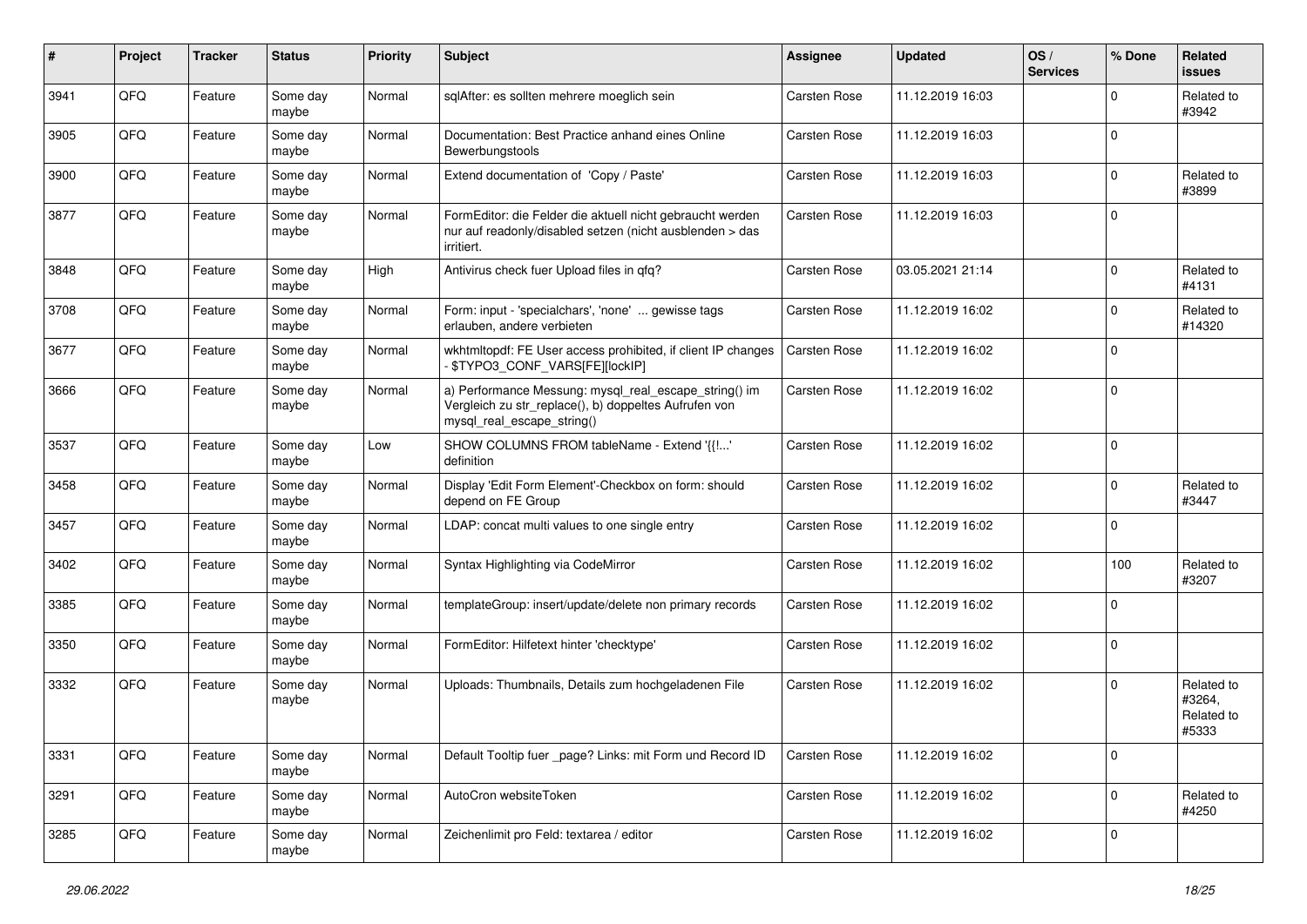| #     | Project | <b>Tracker</b> | <b>Status</b>     | <b>Priority</b> | <b>Subject</b>                                                                                                     | <b>Assignee</b> | <b>Updated</b>   | OS/<br><b>Services</b> | % Done      | <b>Related</b><br>issues |
|-------|---------|----------------|-------------------|-----------------|--------------------------------------------------------------------------------------------------------------------|-----------------|------------------|------------------------|-------------|--------------------------|
| 3273  | QFQ     | Feature        | Some day<br>maybe | Low             | Dirty Flag in Form                                                                                                 | Carsten Rose    | 11.12.2019 16:02 |                        | $\mathbf 0$ |                          |
| 3267  | QFQ     | Feature        | Some day<br>maybe | Normal          | 2 Forms auf einer Seite: real + Read only                                                                          | Carsten Rose    | 11.12.2019 16:03 |                        | $\mathbf 0$ |                          |
| 3216  | QFQ     | Feature        | Some day<br>maybe | Normal          | dynamic update für checkbox label2                                                                                 | Carsten Rose    | 11.12.2019 16:03 |                        | $\mathbf 0$ | Related to<br>#2081      |
| 2995  | QFQ     | Feature        | Some day<br>maybe | Normal          | Dropdown JQuery Plugin: 'chosen' - Moeglichkeit um Select<br>Listen mehr Funktion zu geben. Kein Bootstrap noetig. | Carsten Rose    | 11.12.2019 16:03 |                        | $\mathbf 0$ |                          |
| 2084  | QFQ     | Feature        | Some day<br>maybe | Normal          | Mailto mit encryption: Subrecord                                                                                   | Carsten Rose    | 11.12.2019 16:03 |                        | $\mathbf 0$ | Related to<br>#2082      |
| 1946  | QFQ     | Feature        | Some day<br>maybe | Normal          | Kontrolle ob der ReadOnly Modus bei den<br>Formularelementen korrekt implementiert ist                             | Carsten Rose    | 11.12.2019 16:03 |                        | $\mathbf 0$ |                          |
| 1635  | QFQ     | Feature        | Some day<br>maybe | Normal          | QFQ Extension content record: weitere Optionen<br>einblenden.                                                      | Carsten Rose    | 11.12.2019 16:03 |                        | $\mathbf 0$ |                          |
| 13608 | QFQ     | Feature        | Some day<br>maybe | Normal          | Automatic Browser Language Redirect                                                                                | Enis Nuredini   | 17.06.2022 08:35 |                        | $\mathbf 0$ |                          |
| 11715 | QFQ     | Bug            | New               | Normal          | acceptZeroAsRequired and requiredOffButMark do not<br>coincide                                                     |                 | 08.12.2020 12:13 |                        | $\mathbf 0$ |                          |
| 11522 | QFQ     | Bug            | New               | Normal          | Aus/Einblenden von Reitern                                                                                         |                 | 13.11.2020 14:58 |                        | $\mathbf 0$ |                          |
| 11195 | QFQ     | Bug            | New               | Low             | Dynamic Update: Note not updated if new text is empty<br>(v20.4)                                                   |                 | 25.09.2020 11:14 |                        | $\mathbf 0$ |                          |
| 10890 | QFQ     | <b>Bug</b>     | New               | Normal          | AutoCron hangs                                                                                                     |                 | 20.07.2020 13:56 |                        | $\mathbf 0$ |                          |
| 10766 | QFQ     | Bug            | New               | High            | Radiobutton / parameter.buttonClass=btn-default: dynamic<br>update                                                 |                 | 03.05.2021 21:12 |                        | $\mathbf 0$ | Related to<br>#11237     |
| 10759 | QFQ     | Bug            | New               | Normal          | emptyMeansNull - Feld falsch aktualisiert                                                                          |                 | 12.11.2020 23:45 |                        | 0           |                          |
| 10324 | QFQ     | <b>Bug</b>     | New               | Normal          | Excel Export mit Template funktioniert nur, wenn Template<br>vor uid kommt                                         |                 | 30.03.2020 11:20 |                        | $\mathbf 0$ | Related to<br>#10257     |
| 9855  | QFQ     | Bug            | New               | Normal          | <b>Required Check</b>                                                                                              |                 | 01.02.2020 15:56 |                        | $\mathbf 0$ |                          |
| 13647 | QFQ     | Bug            | New               | Normal          | Autofocus funktioniert nicht auf Chrome                                                                            | Benjamin Baer   | 19.03.2022 17:44 |                        | $\mathbf 0$ |                          |
| 13528 | QFQ     | <b>Bug</b>     | New               | Normal          | qfq.io > releases: es wird kein neues Release angelegt                                                             | Benjamin Baer   | 19.03.2022 17:46 |                        | $\mathbf 0$ |                          |
| 11237 | QFQ     | <b>Bug</b>     | New               | High            | Radiobutton / parameter.buttonClass= btn-default - kein dirty<br>Trigger                                           | Benjamin Baer   | 03.05.2021 21:12 |                        | $\mathbf 0$ | Related to<br>#10766     |
| 11057 | QFQ     | Bug            | New               | High            | Checkboxes ohne span.checkmark im Report werden<br>ausgeblendet                                                    | Benjamin Baer   | 03.05.2021 21:12 |                        | $\mathbf 0$ | Related to<br>#11039     |
| 14305 | QFQ     | <b>Bug</b>     | New               | Normal          | Inline Report editing does not create history entries                                                              | Carsten Rose    | 10.06.2022 11:55 |                        | 0           |                          |
| 14304 | QFQ     | <b>Bug</b>     | New               | Normal          | table sorter view safer does not work                                                                              | Carsten Rose    | 10.06.2022 11:49 |                        | $\mathbf 0$ |                          |
| 14233 | QFQ     | Bug            | New               | Normal          | AS _link: question - HTML is not rendered                                                                          | Carsten Rose    | 28.05.2022 11:02 |                        | $\pmb{0}$   |                          |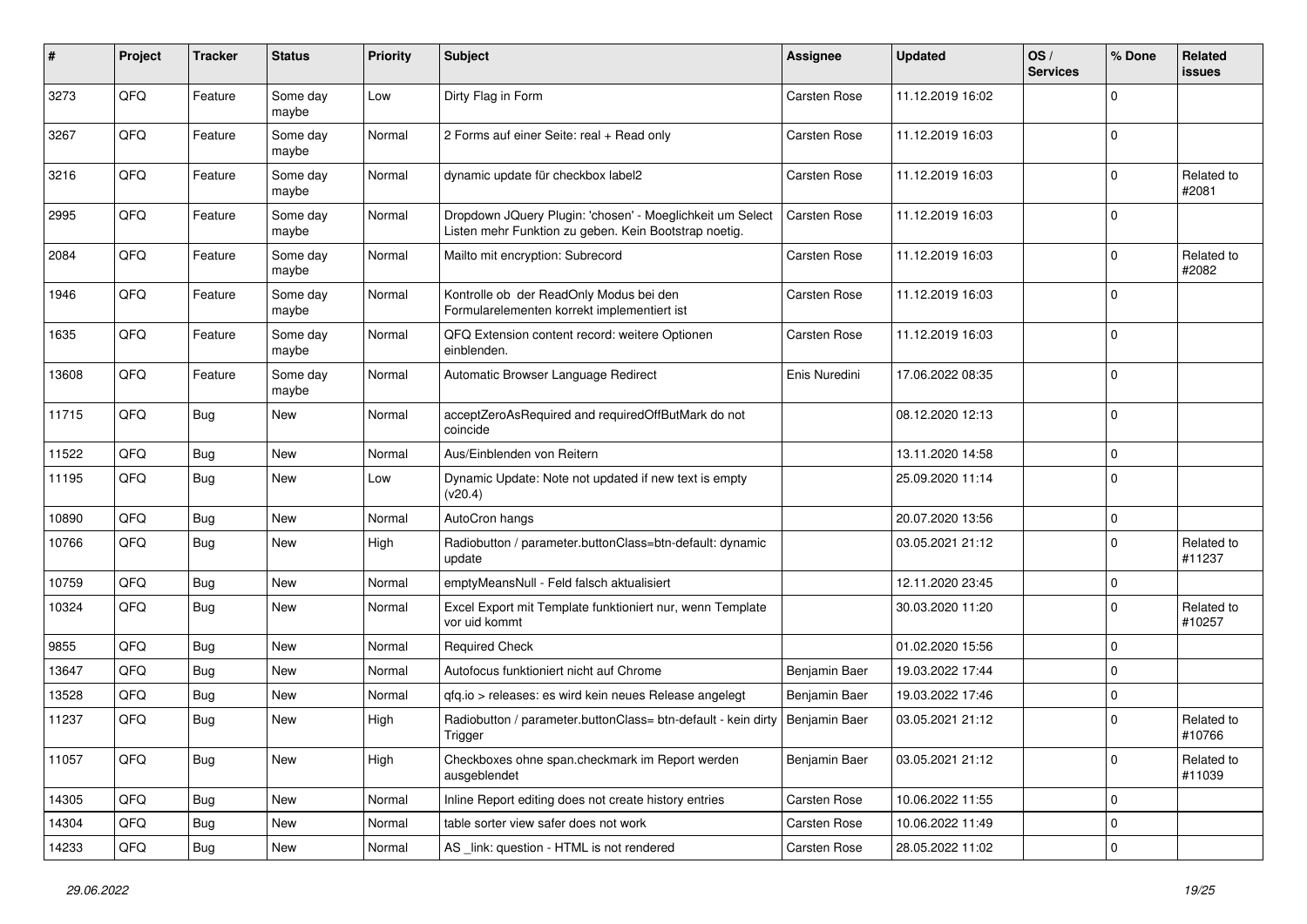| #     | Project | <b>Tracker</b> | <b>Status</b> | <b>Priority</b> | <b>Subject</b>                                                                                                                                      | Assignee     | <b>Updated</b>   | OS/<br><b>Services</b> | % Done      | Related<br><b>issues</b>                    |
|-------|---------|----------------|---------------|-----------------|-----------------------------------------------------------------------------------------------------------------------------------------------------|--------------|------------------|------------------------|-------------|---------------------------------------------|
| 14091 | QFQ     | Bug            | <b>New</b>    | Normal          | inconsistent template path for twig                                                                                                                 | Carsten Rose | 19.04.2022 18:36 |                        | $\Omega$    |                                             |
| 14077 | QFQ     | Bug            | <b>New</b>    | Normal          | As link: Attribute 'class' missing by r:1 and r:3 - but should<br>set                                                                               | Carsten Rose | 28.05.2022 11:02 |                        | $\Omega$    | Related to<br>#5342.<br>Related to<br>#4343 |
| 13706 | QFQ     | Bug            | <b>New</b>    | Normal          | Wrong CheckType in FieldElement LastStatus of Form Cron                                                                                             | Carsten Rose | 21.01.2022 18:20 |                        | $\Omega$    |                                             |
| 13659 | QFQ     | Bug            | <b>New</b>    | Normal          | wrong sanitize class applied to R-store                                                                                                             | Carsten Rose | 15.01.2022 14:23 |                        | $\Omega$    |                                             |
| 13592 | QFQ     | Bug            | New           | Normal          | QFQ Build Queue: das vergeben von Tags klappt nicht. Es<br>werden keine Releases gebaut.                                                            | Carsten Rose | 19.03.2022 17:45 |                        | $\Omega$    |                                             |
| 13460 | QFQ     | Bug            | <b>New</b>    | Normal          | Doc: Password set/reset  password should not processed<br>with 'html encode'                                                                        | Carsten Rose | 19.03.2022 17:46 |                        | $\Omega$    |                                             |
| 13451 | QFQ     | <b>Bug</b>     | <b>New</b>    | Normal          | Character Counter / Max Character: Problem in Safari                                                                                                | Carsten Rose | 15.04.2022 17:18 |                        | $\Omega$    |                                             |
| 13332 | QFQ     | <b>Bug</b>     | <b>New</b>    | Normal          | Multi Form: Required Felder werden visuell nicht markiert.                                                                                          | Carsten Rose | 19.03.2022 17:47 |                        | $\Omega$    |                                             |
| 13331 | QFQ     | Bug            | <b>New</b>    | Normal          | Multi Form: Clear Icon misplaced                                                                                                                    | Carsten Rose | 19.03.2022 17:47 |                        | $\Omega$    |                                             |
| 12974 | QFQ     | <b>Bug</b>     | <b>New</b>    | High            | Sanitize Queries in Action-Elements                                                                                                                 | Carsten Rose | 07.12.2021 17:19 |                        | $\Omega$    |                                             |
| 12716 | QFQ     | Bug            | <b>New</b>    | Normal          | template group: Pattern only applied to first instance                                                                                              | Carsten Rose | 19.03.2022 17:47 |                        | $\Omega$    |                                             |
| 12714 | QFQ     | Bug            | <b>New</b>    | Normal          | Conversion of GIF to PDF broken when GIF contains Alpha.                                                                                            | Carsten Rose | 19.03.2022 17:49 |                        | $\mathbf 0$ |                                             |
| 12702 | QFQ     | Bug            | <b>New</b>    | High            | templateGroup: broken in multiDb Setup                                                                                                              | Carsten Rose | 14.12.2021 16:02 |                        | $\Omega$    |                                             |
| 12670 | QFQ     | Bug            | <b>New</b>    | High            | Dropdown-Menu classes können nicht mehr angegeben<br>werden                                                                                         | Carsten Rose | 07.12.2021 17:19 |                        | $\Omega$    |                                             |
| 12581 | QFQ     | Bug            | <b>New</b>    | Normal          | Form.forward=close: Record 'new' in new browser tab ><br>save (& close) >> Form is not reloaded with new created<br>record id and stays in mode=new | Carsten Rose | 19.03.2022 17:48 |                        | $\Omega$    |                                             |
| 12545 | QFQ     | Bug            | <b>New</b>    | Urgent          | sql.log not created / updated                                                                                                                       | Carsten Rose | 14.12.2021 16:02 |                        | $\Omega$    |                                             |
| 12520 | QFQ     | <b>Bug</b>     | <b>New</b>    | Normal          | Switch FE User: still active even FE User session expired                                                                                           | Carsten Rose | 19.03.2022 17:48 |                        | $\Omega$    |                                             |
| 12513 | QFQ     | <b>Bug</b>     | <b>New</b>    | High            | Implement server side check of maxlength                                                                                                            | Carsten Rose | 07.12.2021 17:19 |                        | $\Omega$    |                                             |
| 12512 | QFQ     | Bug            | <b>New</b>    | Normal          | Some MySQL Installation can't use 'stored procedures'                                                                                               | Carsten Rose | 19.03.2022 17:48 |                        | $\Omega$    |                                             |
| 12468 | QFQ     | <b>Bug</b>     | <b>New</b>    | Urgent          | Form: update Form.title after save                                                                                                                  | Carsten Rose | 03.05.2021 21:12 |                        | $\Omega$    |                                             |
| 12327 | QFQ     | Bug            | <b>New</b>    | Normal          | Copy to clipboard: Glyphicon can not be changed                                                                                                     | Carsten Rose | 27.12.2021 17:59 |                        | $\Omega$    |                                             |
| 12187 | QFQ     | <b>Bug</b>     | <b>New</b>    | Normal          | Trigger FormAsFile() via Report: probably problem with multi<br>DB setup                                                                            | Carsten Rose | 20.03.2021 21:20 |                        | $\Omega$    |                                             |
| 12133 | OFQ     | <b>Bug</b>     | <b>New</b>    | Normal          | NPM, phpSpreadSheet aktualisieren                                                                                                                   | Carsten Rose | 15.03.2021 09:04 |                        | $\Omega$    |                                             |
| 12045 | QFQ     | Bug            | <b>New</b>    | Normal          | templateGroup afterSave FE: Aufruf ohne<br>sglHonorFormElements funktioniert nicht                                                                  | Carsten Rose | 18.02.2021 16:33 |                        | $\Omega$    |                                             |
| 12040 | QFQ     | Bug            | <b>New</b>    | Normal          | FE Mode 'hidden' für zwei FEs auf einer Zeile                                                                                                       | Carsten Rose | 18.02.2021 10:13 |                        | $\mathbf 0$ |                                             |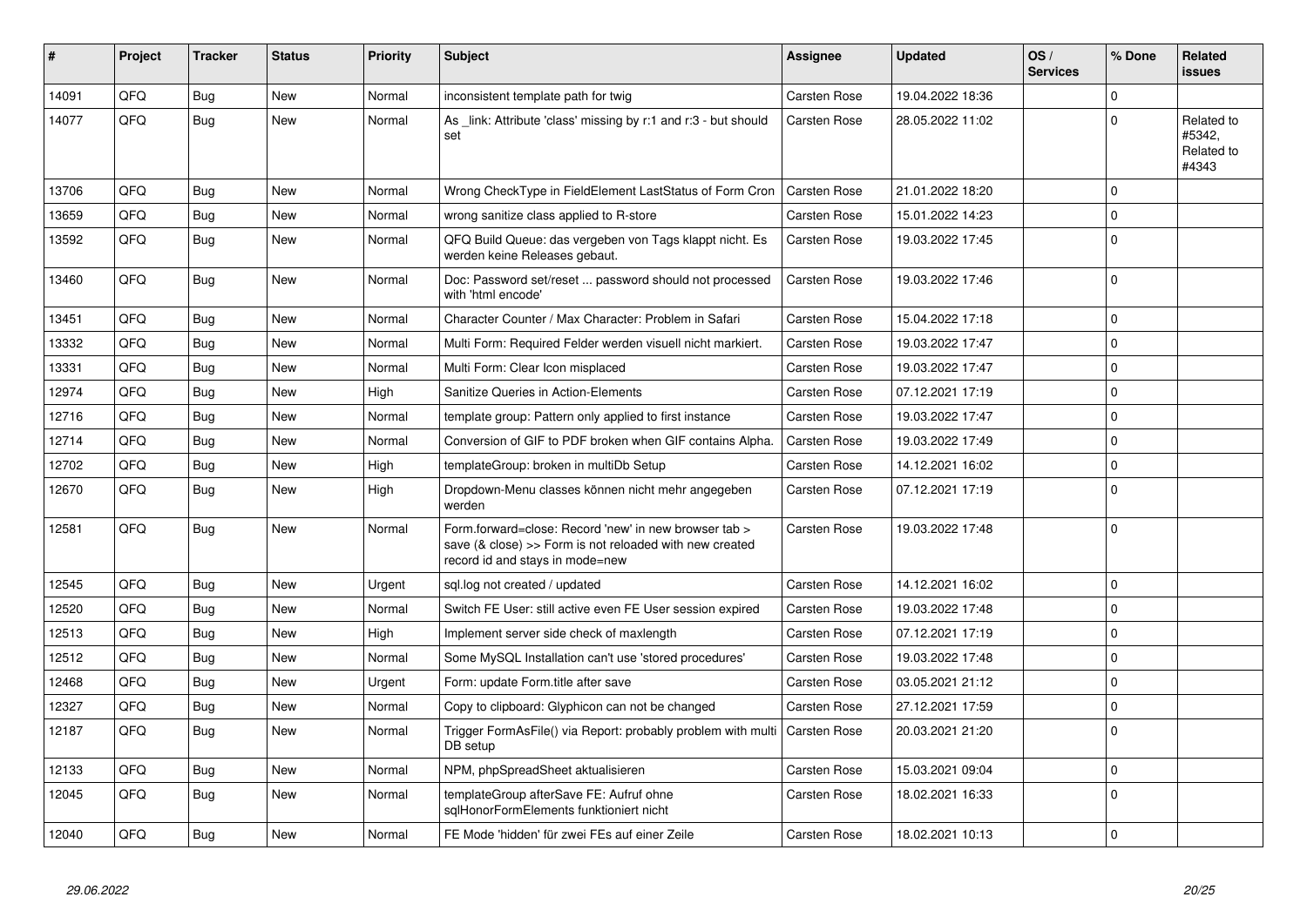| #     | Project | <b>Tracker</b> | <b>Status</b> | Priority | <b>Subject</b>                                                                      | <b>Assignee</b>     | <b>Updated</b>   | OS/<br><b>Services</b> | % Done      | <b>Related</b><br>issues                                             |
|-------|---------|----------------|---------------|----------|-------------------------------------------------------------------------------------|---------------------|------------------|------------------------|-------------|----------------------------------------------------------------------|
| 11752 | QFQ     | <b>Bug</b>     | <b>New</b>    | Normal   | checkbox renders multiple input elements with same name                             | <b>Carsten Rose</b> | 17.12.2020 14:58 |                        | $\Omega$    | Related to<br>#11750                                                 |
| 11695 | QFQ     | Bug            | <b>New</b>    | Normal   | MultiForm required FE Error                                                         | <b>Carsten Rose</b> | 04.12.2020 13:34 |                        | $\Omega$    |                                                                      |
| 11668 | QFQ     | Bug            | <b>New</b>    | Normal   | Play function.sgl - problem with mysgl                                              | Carsten Rose        | 03.05.2021 20:48 |                        | $\Omega$    |                                                                      |
| 11667 | QFQ     | Bug            | <b>New</b>    | Normal   | MySQL mariadb-server-10.3: Incorrect datetime value                                 | Carsten Rose        | 03.05.2021 20:48 |                        | $\Omega$    |                                                                      |
| 11239 | QFQ     | <b>Bug</b>     | <b>New</b>    | Normal   | Radiobutton (plain): horizontales Rendern abhängig vom<br>Datentyp in der Datenbank | <b>Carsten Rose</b> | 30.09.2020 18:37 |                        | $\mathbf 0$ |                                                                      |
| 10937 | QFQ     | Bug            | <b>New</b>    | Normal   | Fehler mit abhängigen Select- Feldern beim Positionieren                            | Carsten Rose        | 12.11.2020 23:45 |                        | $\Omega$    |                                                                      |
| 10704 | QFQ     | Bug            | New           | Normal   | wkhtml problem rendering fullCalendar.js / fabric.js >><br>successor: puppeteer     | Carsten Rose        | 12.11.2020 23:45 |                        | $\mathbf 0$ | Related to<br>#5024,<br>Related to<br>#4650,<br>Related to<br>#10715 |
| 10658 | QFQ     | Bug            | <b>New</b>    | Normal   | processReadOnly broken                                                              | <b>Carsten Rose</b> | 27.05.2020 17:55 |                        | $\Omega$    |                                                                      |
| 10640 | QFQ     | <b>Bug</b>     | <b>New</b>    | High     | TypeAhead Tag: FE editierbar trotz readOnly                                         | Carsten Rose        | 03.05.2021 21:12 |                        | 0           |                                                                      |
| 10588 | QFQ     | Bug            | <b>New</b>    | Normal   | typeahed Tag: Doku anpassen                                                         | Carsten Rose        | 12.11.2020 23:45 |                        | $\mathbf 0$ |                                                                      |
| 10508 | QFQ     | Bug            | <b>New</b>    | High     | Multi Form broken on Multi DB Instance                                              | <b>Carsten Rose</b> | 03.05.2021 21:12 |                        | 0           |                                                                      |
| 10506 | QFQ     | <b>Bug</b>     | <b>New</b>    | High     | Template Group broken on MultiDB instance                                           | Carsten Rose        | 03.05.2021 21:12 |                        | $\Omega$    | Related to<br>#10505                                                 |
| 10322 | QFQ     | Bug            | <b>New</b>    | Normal   | FormElement / Radio: missing column 'enum' >> FE not<br>reported                    | Carsten Rose        | 07.05.2020 09:37 |                        | $\mathbf 0$ |                                                                      |
| 10082 | QFQ     | <b>Bug</b>     | <b>New</b>    | Normal   | FE.type=SELECT - 'sanatize' Class                                                   | Carsten Rose        | 07.05.2020 09:36 |                        | $\Omega$    | Related to<br>#10081                                                 |
| 10081 | QFQ     | Bug            | <b>New</b>    | High     | Stale record lock after 'forbidden' character                                       | Carsten Rose        | 03.05.2021 21:12 |                        | $\Omega$    | Related to<br>#10082,<br>Related to<br>#9789                         |
| 9783  | QFQ     | Bug            | <b>New</b>    | Normal   | Email with special characters                                                       | <b>Carsten Rose</b> | 01.02.2020 23:22 |                        | 0           |                                                                      |
| 9773  | QFQ     | <b>Bug</b>     | New           | Normal   | form.parameter.formModeGlobal=requiredOff                                           | <b>Carsten Rose</b> | 01.02.2020 15:56 |                        | 0           |                                                                      |
| 9533  | QFQ     | <b>Bug</b>     | New           | Normal   | FE.type=upload: Check in 'beforeSave' if upload is given                            | Carsten Rose        | 01.02.2020 23:22 |                        | 0           | Related to<br>#11523                                                 |
| 9531  | QFQ     | <b>Bug</b>     | <b>New</b>    | High     | FE File: Dynamic Update / modeSql / required detected<br>even it not set            | Carsten Rose        | 11.06.2021 20:32 |                        | $\Omega$    | Related to<br>#12398                                                 |
| 9347  | QFQ     | Bug            | <b>New</b>    | High     | FE.type=upload with dynamic show/hidden: required not<br>detected                   | Carsten Rose        | 12.06.2021 10:40 |                        | $\mathbf 0$ | Related to<br>#5305,<br>Related to<br>#12398                         |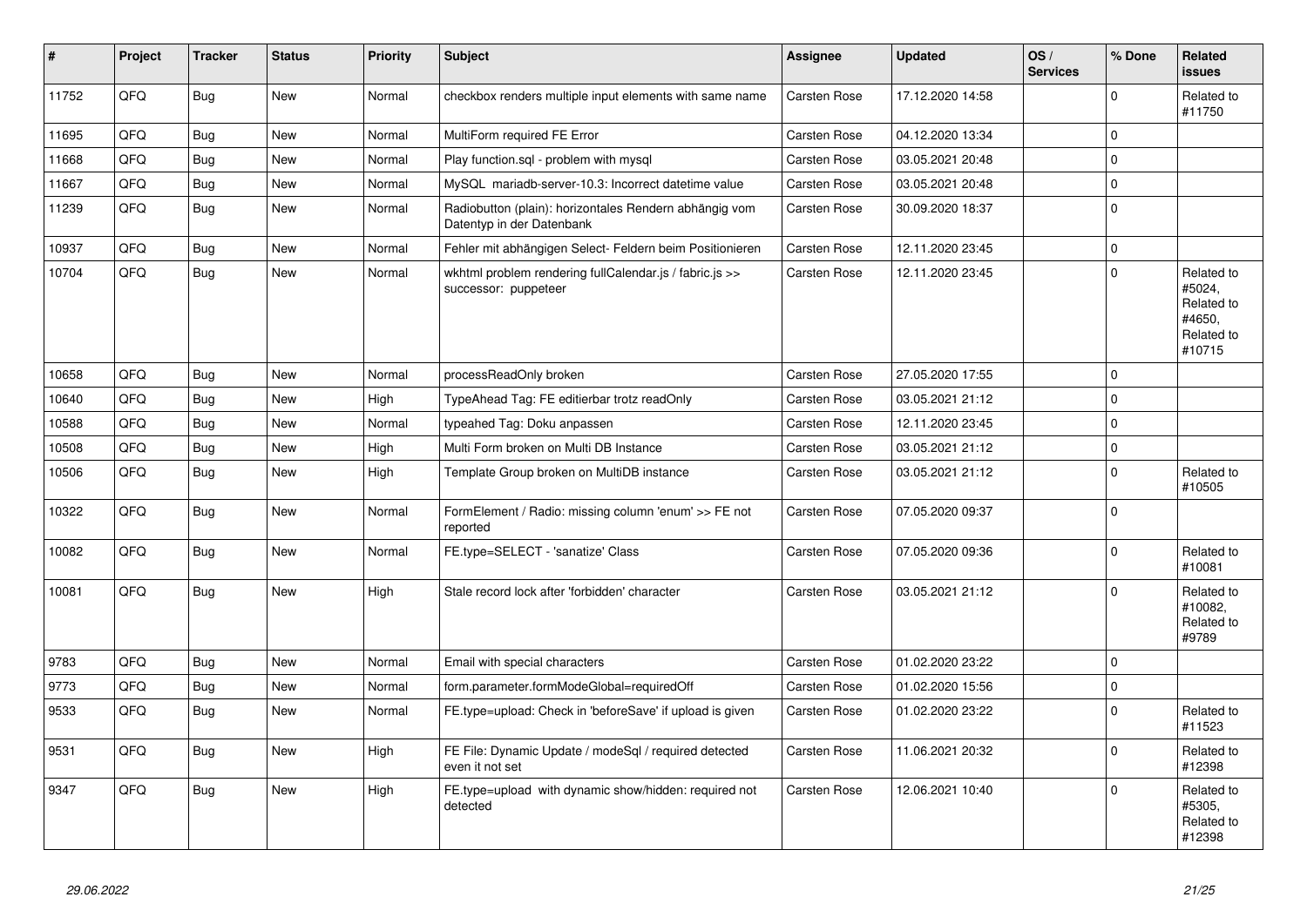| #    | Project | <b>Tracker</b> | <b>Status</b> | <b>Priority</b> | Subject                                                                                               | <b>Assignee</b> | <b>Updated</b>   | OS/<br><b>Services</b> | % Done      | <b>Related</b><br>issues |
|------|---------|----------------|---------------|-----------------|-------------------------------------------------------------------------------------------------------|-----------------|------------------|------------------------|-------------|--------------------------|
| 9317 | QFQ     | <b>Bug</b>     | <b>New</b>    | Normal          | FE.type=note: with dynamic show/hidden an empty label<br>causes trouble                               | Carsten Rose    | 01.02.2020 23:22 |                        | $\Omega$    |                          |
| 9275 | QFQ     | <b>Bug</b>     | New           | Normal          | autcron: t3 page, which takes to long to respond, is not<br>reported properly                         | Carsten Rose    | 01.02.2020 23:22 |                        | 100         |                          |
| 9177 | QFQ     | <b>Bug</b>     | New           | Normal          | Bug? QFQ tries to save an action FE, which has real<br>existing column name                           | Carsten Rose    | 01.02.2020 23:22 |                        | $\Omega$    |                          |
| 9127 | QFQ     | <b>Bug</b>     | New           | Normal          | Error Message: change 'roll over' color - text not readable                                           | Carsten Rose    | 01.02.2020 23:22 |                        | $\Omega$    |                          |
| 9077 | QFQ     | <b>Bug</b>     | New           | Normal          | typeAheadSql: report broken SQL                                                                       | Carsten Rose    | 01.02.2020 23:22 |                        | $\Omega$    |                          |
| 9013 | QFQ     | <b>Bug</b>     | <b>New</b>    | Normal          | Error in Twig template not handled                                                                    | Carsten Rose    | 20.10.2021 13:43 |                        | $\Omega$    |                          |
| 8668 | QFQ     | <b>Bug</b>     | New           | High            | Pill disabled: dyamic mode 'hidden' not respected - FE is still<br>required                           | Carsten Rose    | 03.05.2021 21:14 |                        | $\Omega$    |                          |
| 8431 | QFQ     | <b>Bug</b>     | New           | High            | autocron.php with wrong path                                                                          | Carsten Rose    | 03.05.2021 21:14 |                        | $\Omega$    |                          |
| 8083 | QFQ     | <b>Bug</b>     | New           | High            | FormEditor: primary table list does not respect<br>'indexDb={{indexData:Y}}'                          | Carsten Rose    | 03.05.2021 21:14 |                        | $\Omega$    | Has duplicate<br>#6678   |
| 8049 | QFQ     | <b>Bug</b>     | New           | Normal          | FE.type=note, column 'value': text moves some pixel to top<br>after save                              | Carsten Rose    | 01.02.2020 23:22 |                        | $\Omega$    |                          |
| 7899 | QFQ     | <b>Bug</b>     | New           | High            | Fe.type=password / retype / required: always complain<br>about missing value                          | Carsten Rose    | 03.05.2021 21:14 |                        | $\mathbf 0$ |                          |
| 7890 | QFQ     | Bug            | New           | Normal          | FormElement 'required': extraButtonInfo not aligned                                                   | Carsten Rose    | 11.06.2021 21:17 |                        | $\Omega$    | Related to<br>#11517     |
| 7795 | QFQ     | <b>Bug</b>     | New           | Normal          | Readonly Form: Typeahead-Felder                                                                       | Carsten Rose    | 01.02.2020 23:22 |                        | $\Omega$    |                          |
| 7685 | QFQ     | <b>Bug</b>     | New           | Normal          | Open FormElement from QFQ error message and save<br>modified record: error about missing {{formId:F}} | Carsten Rose    | 01.02.2020 23:22 |                        | $\Omega$    |                          |
| 7650 | QFQ     | <b>Bug</b>     | <b>New</b>    | High            | Optional do not show 'required' sign on FormElement                                                   | Carsten Rose    | 03.05.2021 21:14 |                        | $\Omega$    |                          |
| 7574 | QFQ     | <b>Bug</b>     | New           | Normal          | Substitute error: form element not reported / dont parse<br>Form.note                                 | Carsten Rose    | 01.02.2020 23:21 |                        | $\Omega$    |                          |
| 7547 | QFQ     | Bug            | New           | Normal          | Error Message in afterSave: wrong parameter column<br>reported                                        | Carsten Rose    | 01.02.2020 23:22 |                        | $\Omega$    |                          |
| 7524 | QFQ     | <b>Bug</b>     | New           | Normal          | QFQ throws a 'General Error' if 'fileadmin/protected/log/' is<br>not writeable                        | Carsten Rose    | 01.02.2020 23:22 |                        | $\Omega$    |                          |
| 7513 | QFQ     | <b>Bug</b>     | New           | Normal          | Radios not correct aligned                                                                            | Carsten Rose    | 01.02.2020 23:22 |                        | $\Omega$    |                          |
| 7512 | QFQ     | Bug            | New           | Normal          | FE: inputType=number >> 'pattern' is not respected                                                    | Carsten Rose    | 01.02.2020 23:22 |                        | 0           |                          |
| 7261 | QFQ     | <b>Bug</b>     | New           | Normal          | Report pathFilename for user without path, only the filename                                          | Carsten Rose    | 01.02.2020 23:21 |                        | 0           |                          |
| 7219 | QFQ     | <b>Bug</b>     | New           | Normal          | typeSheadSql / typeAheadSqlPrefetch: change to curly<br>braces                                        | Carsten Rose    | 01.02.2020 23:21 |                        | 0           |                          |
| 7014 | QFQ     | Bug            | New           | Normal          | Sending invalid emails succeeds when<br>debug.redirectAllMailTo is set                                | Carsten Rose    | 01.02.2020 23:21 |                        | 0           |                          |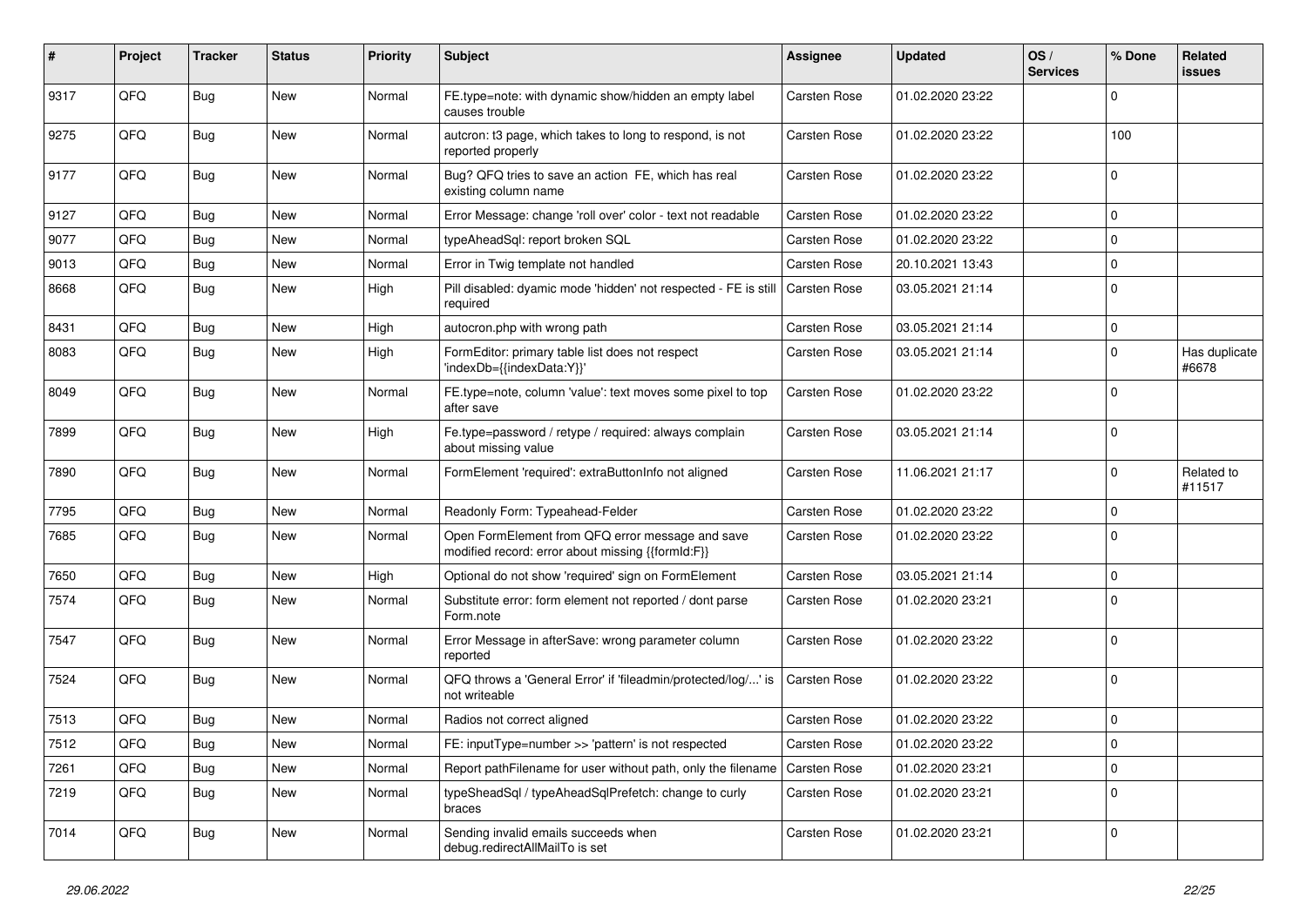| #     | Project | <b>Tracker</b> | <b>Status</b> | <b>Priority</b> | <b>Subject</b>                                                                                                   | <b>Assignee</b> | <b>Updated</b>   | OS/<br><b>Services</b> | % Done      | <b>Related</b><br>issues                         |
|-------|---------|----------------|---------------|-----------------|------------------------------------------------------------------------------------------------------------------|-----------------|------------------|------------------------|-------------|--------------------------------------------------|
| 7002  | QFQ     | <b>Bug</b>     | <b>New</b>    | Normal          | Dynamic Update: row does not disappear / appear                                                                  | Carsten Rose    | 01.02.2020 23:22 |                        | $\mathbf 0$ |                                                  |
| 6912  | QFQ     | <b>Bug</b>     | <b>New</b>    | Normal          | error Message Var 'deadline' already set in SIP - in Form<br>with FE.value={{deadline:R:::{{deadlinePeriod:Y}}}} | Carsten Rose    | 01.02.2020 23:21 |                        | $\Omega$    |                                                  |
| 6677  | QFQ     | <b>Bug</b>     | New           | Normal          | Error message FE Action Element: no/wrong FE reference<br>who cause the problem.                                 | Carsten Rose    | 01.02.2020 23:21 |                        | $\mathbf 0$ |                                                  |
| 6483  | QFQ     | <b>Bug</b>     | <b>New</b>    | Normal          | R Store funktioniert nicht bei 'Report Notation' im FE                                                           | Carsten Rose    | 01.02.2020 23:21 |                        | $\mathbf 0$ |                                                  |
| 6462  | QFQ     | <b>Bug</b>     | <b>New</b>    | Normal          | File Upload: Nutzlose Fehlermeldung wenn Datei zu gross                                                          | Carsten Rose    | 01.02.2020 23:21 |                        | $\mathbf 0$ | Related to<br>#6139                              |
| 5576  | QFQ     | <b>Bug</b>     | <b>New</b>    | Normal          | Using MySQL 'DROP' requires privilege - wich is not really<br>necessary.                                         | Carsten Rose    | 01.02.2020 23:21 |                        | $\mathbf 0$ |                                                  |
| 5559  | QFQ     | <b>Bug</b>     | <b>New</b>    | Normal          | FE.type = Upload: 'accept' might contain variables                                                               | Carsten Rose    | 11.05.2020 21:23 |                        | 0           |                                                  |
| 5459  | QFQ     | <b>Bug</b>     | <b>New</b>    | High            | Multi DB: spread system tables between 'QFQ' and<br>'Data'-DB                                                    | Carsten Rose    | 03.05.2021 21:14 |                        | $\mathbf 0$ | Related to<br>#4720                              |
| 5305  | QFQ     | Bug            | <b>New</b>    | Normal          | Upload FormElement: nicht disabled by readonly Form                                                              | Carsten Rose    | 16.06.2021 13:43 |                        | $\mathbf 0$ | Related to<br>#9347,<br>Related to<br>#9834      |
| 5221  | QFQ     | <b>Bug</b>     | <b>New</b>    | High            | Download Dialog: Bleibt stehen in FF wenn Datei<br>automatisch gespeichert wird.                                 | Carsten Rose    | 03.05.2021 21:14 |                        | $\mathbf 0$ |                                                  |
| 4756  | QFQ     | <b>Bug</b>     | New           | Normal          | Form dirty even nothing changes                                                                                  | Carsten Rose    | 11.12.2019 16:16 |                        | $\mathbf 0$ |                                                  |
| 3547  | QFQ     | Bug            | New           | Normal          | FE of type 'note' causes writing of empty fields.                                                                | Carsten Rose    | 01.02.2020 23:21 |                        | $\mathbf 0$ |                                                  |
| 14377 | QFQ     | <b>Bug</b>     | <b>New</b>    | Normal          | Documentation > General Tips: white page after migration                                                         | Enis Nuredini   | 19.06.2022 16:37 |                        | 0           |                                                  |
| 14322 | QFQ     | <b>Bug</b>     | <b>New</b>    | Normal          | Form Load: by default no scroll (save & close should be<br>visible)                                              | Enis Nuredini   | 15.06.2022 14:12 |                        | $\mathbf 0$ | Related to<br>#14321,<br>Related to<br>#6232     |
| 14245 | QFQ     | Bug            | <b>New</b>    | Normal          | Form Save Btn bleibt disabled wenn Datumsfeld über<br>Datepicker geändert                                        | Enis Nuredini   | 27.05.2022 13:45 |                        | $\mathbf 0$ | Related to<br>#13689                             |
| 13716 | QFQ     | <b>Bug</b>     | New           | High            | Firefox ask to store username/password                                                                           | Enis Nuredini   | 30.05.2022 09:31 |                        | $\mathbf 0$ | Related to<br>#13827                             |
| 13689 | QFQ     | <b>Bug</b>     | New           | Normal          | Enter auf Eingabefeld mit ungültigem Wert führt zu blurry<br>Seite                                               | Enis Nuredini   | 28.05.2022 10:53 |                        | $\mathbf 0$ | Related to<br>#14245, Has<br>duplicate<br>#11891 |
| 12989 | QFQ     | <b>Bug</b>     | New           | Normal          | empty string does not trigger dynamic update                                                                     | Enis Nuredini   | 28.05.2022 11:09 |                        | $\pmb{0}$   |                                                  |
| 12066 | QFQ     | Bug            | New           | High            | enterAsSubmit: Forward wird nicht ausgeführt                                                                     | Enis Nuredini   | 29.05.2022 09:23 |                        | $\pmb{0}$   |                                                  |
| 8891  | QFQ     | Bug            | New           | High            | formSubmitLog: do not log passwords                                                                              | Enis Nuredini   | 25.03.2022 09:06 |                        | $\pmb{0}$   |                                                  |
| 6566  | QFQ     | Bug            | Priorize      | Normal          | Link Function 'delete': provided parameter missing on page<br>reload                                             | Benjamin Baer   | 03.01.2022 08:08 |                        | $\pmb{0}$   |                                                  |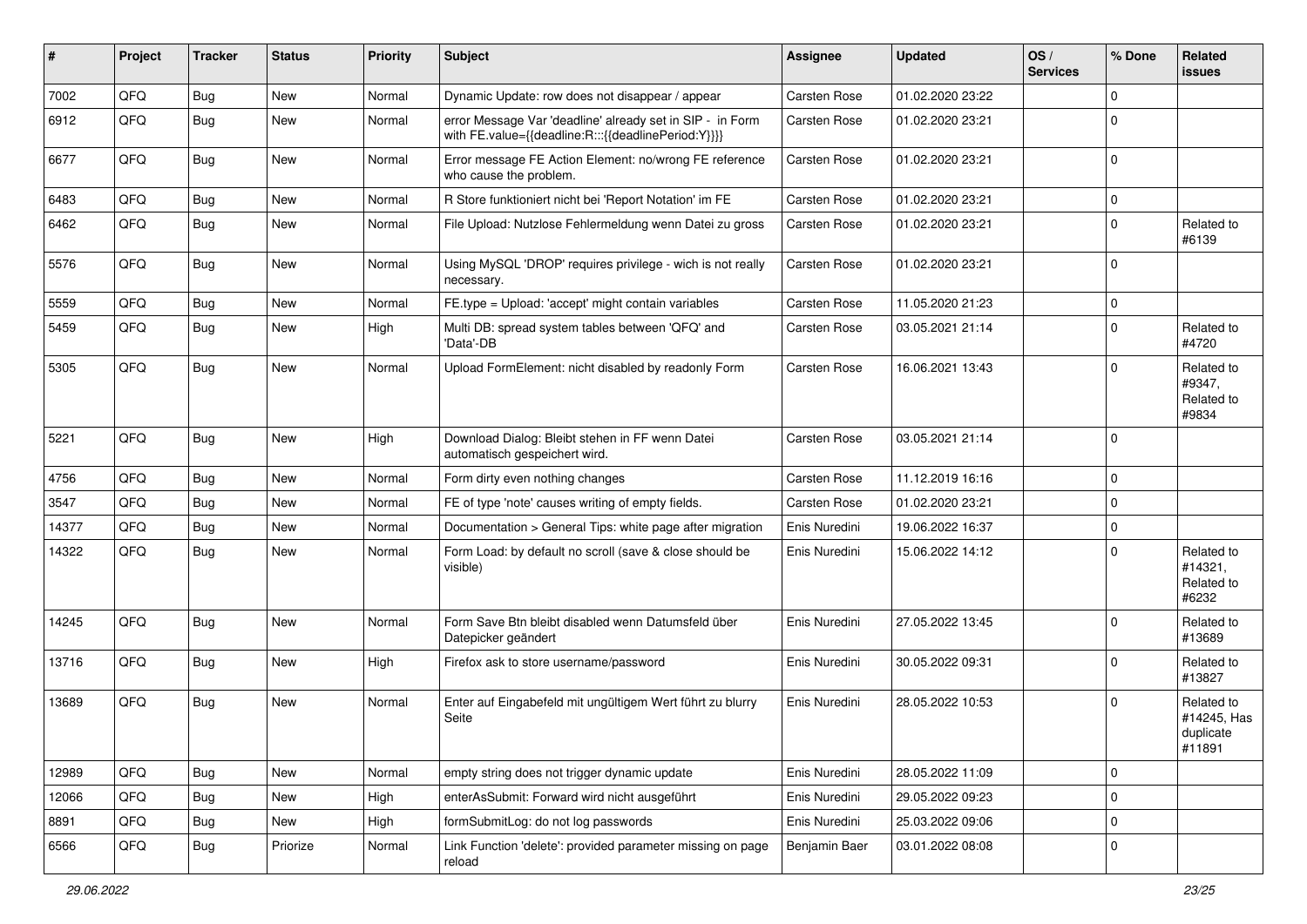| #     | Project | <b>Tracker</b> | <b>Status</b> | <b>Priority</b> | Subject                                                                                                  | <b>Assignee</b> | <b>Updated</b>   | OS/<br><b>Services</b> | % Done      | <b>Related</b><br>issues                                                |
|-------|---------|----------------|---------------|-----------------|----------------------------------------------------------------------------------------------------------|-----------------|------------------|------------------------|-------------|-------------------------------------------------------------------------|
| 6140  | QFQ     | <b>Bug</b>     | Priorize      | Normal          | QFQ DnD Sort: Locked fields                                                                              | Benjamin Baer   | 21.03.2022 09:56 |                        | 0           |                                                                         |
| 4457  | QFQ     | <b>Bug</b>     | Priorize      | Normal          | typeahead: pressing return to select an item, saves the form<br>and closes the form.                     | Benjamin Baer   | 03.01.2022 08:01 |                        | 0           | Related to<br>#4398                                                     |
| 2665  | QFQ     | <b>Bug</b>     | Priorize      | Normal          | Dynamic Update funktioniert nicht, wenn beim<br>entsprechenden FormElement eine size angegeben ist.      | Benjamin Baer   | 03.01.2022 08:12 |                        | 30          |                                                                         |
| 14283 | QFQ     | Bug            | Priorize      | Normal          | HEIC / HEIF convert doesn't trigger                                                                      | Carsten Rose    | 19.06.2022 16:37 |                        | 0           |                                                                         |
| 12325 | QFQ     | Bug            | Priorize      | Normal          | MultiDB form.dblndex not working for report syntax                                                       | Carsten Rose    | 07.09.2021 13:37 |                        | 0           | Related to<br>#12145,<br>Related to<br>#12314                           |
| 9975  | QFQ     | <b>Bug</b>     | Priorize      | Normal          | Dropdown Menu: 'r:3' broken                                                                              | Carsten Rose    | 01.02.2020 10:13 |                        | 0           |                                                                         |
| 9958  | QFQ     | <b>Bug</b>     | Priorize      | Normal          | Broken subrecord query: no error message                                                                 | Carsten Rose    | 05.02.2021 15:15 |                        | 0           |                                                                         |
| 9947  | QFQ     | Bug            | Priorize      | Normal          | Unwanted error message if missing 'typeAheadSqlPrefetch'                                                 | Carsten Rose    | 01.02.2020 10:13 |                        | 0           |                                                                         |
| 9862  | QFQ     | <b>Bug</b>     | Priorize      | Normal          | Failed writing to sql mail qfq.log should throw an exception                                             | Carsten Rose    | 01.02.2020 10:13 |                        | 0           |                                                                         |
| 9834  | QFQ     | <b>Bug</b>     | Priorize      | Normal          | Input elements with tag 'disabled' are missing on<br>form-submit: server option 'processReadOnly' broken | Carsten Rose    | 07.12.2021 16:43 |                        | 0           | Related to<br>#9691.<br>Related to<br>#5305, Has<br>duplicate<br>#12331 |
| 9534  | QFQ     | Bug            | Priorize      | Urgent          | FE.type=upload: 'Unknown Mode: ID"                                                                       | Carsten Rose    | 03.05.2021 21:14 |                        | $\mathbf 0$ | Related to<br>#9532                                                     |
| 9173  | QFQ     | <b>Bug</b>     | Priorize      | Urgent          | Stale Record Lock: Firefox                                                                               | Carsten Rose    | 03.05.2021 21:14 |                        | $\mathbf 0$ | Related to<br>#9789                                                     |
| 9121  | QFQ     | <b>Bug</b>     | Priorize      | High            | sip links have r and __dbIndexData set                                                                   | Carsten Rose    | 12.06.2021 10:41 |                        | 0           |                                                                         |
| 8037  | QFQ     | <b>Bug</b>     | Priorize      | Normal          | FE.type=upload (advanced mode): {{slaveld:V}} missing<br>during dynamic update                           | Carsten Rose    | 01.02.2020 10:13 |                        | $\mathbf 0$ |                                                                         |
| 7656  | QFQ     | Bug            | Priorize      | Normal          | FE with required, 'pattern' and 'extraButtonLock': always<br>complain about missing value                | Carsten Rose    | 01.02.2020 10:13 |                        | 0           |                                                                         |
| 7616  | QFQ     | <b>Bug</b>     | Priorize      | Normal          | Selectlist with Enum & Dynamic Update                                                                    | Carsten Rose    | 01.02.2020 10:13 |                        | 0           |                                                                         |
| 6574  | QFQ     | <b>Bug</b>     | Priorize      | Normal          | qfq.log: Fehlermeldung wurde angezeigt, aber nicht geloggt                                               | Carsten Rose    | 01.02.2020 10:13 |                        | 0           |                                                                         |
| 6116  | QFQ     | <b>Bug</b>     | Priorize      | High            | value of checkbox not saved                                                                              | Carsten Rose    | 07.12.2021 17:19 |                        | 0           |                                                                         |
| 3782  | QFQ     | Bug            | Priorize      | Normal          | Bei fehlerhafter Eingabe (z.B. Datum) sollte das erwartete<br>Format angezeigt werden                    | Carsten Rose    | 01.02.2020 10:13 |                        | 0           |                                                                         |
| 13943 | QFQ     | Bug            | Priorize      | Normal          | unable to find formgroup                                                                                 | Enis Nuredini   | 28.05.2022 11:03 |                        | $\mathbf 0$ |                                                                         |
| 12463 | QFQ     | Bug            | ToDo          | High            | QFQ Function: 'function' and 'sql' on same level - output of<br>sql is shown two times.                  | Carsten Rose    | 15.12.2021 16:31 |                        | $\mathbf 0$ |                                                                         |
| 12395 | QFQ     | <b>Bug</b>     | ToDo          | High            | QFQ Function: Result two times shown                                                                     | Carsten Rose    | 18.02.2022 08:59 |                        | $\pmb{0}$   |                                                                         |